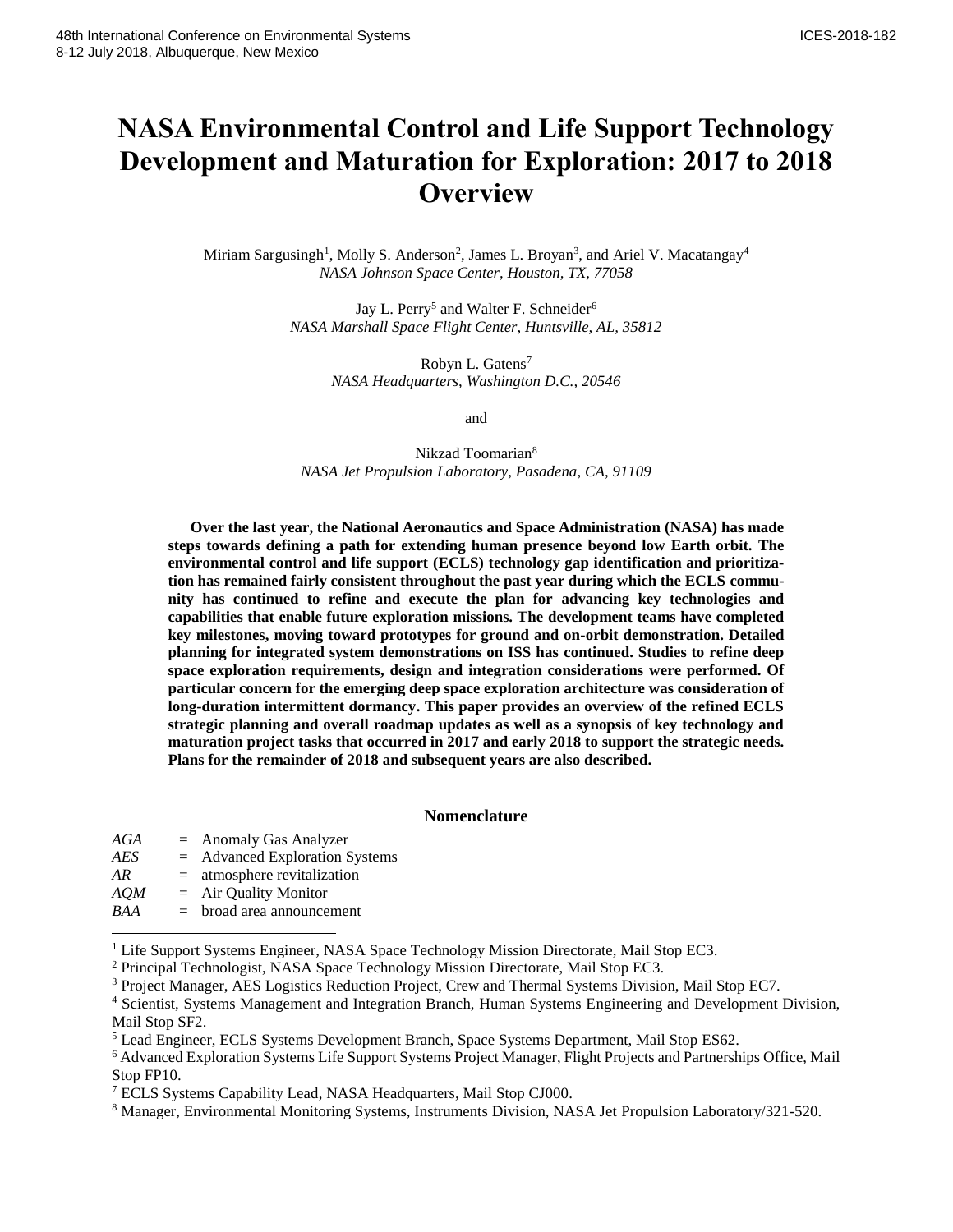| BPA           | $=$      | brine processing assembly                            |
|---------------|----------|------------------------------------------------------|
| BWP           | $=$      | biological water processor                           |
|               |          | CapiBRIC = Capillary Brine Residual In-Containment   |
| <b>CCSEM</b>  |          | = Computer-controlled Scanning Electron Microscopy   |
| <b>CDM</b>    |          | $=$ carbon dioxide monitor                           |
| <b>CFR</b>    |          | $=$ carbon formation reactor                         |
| <b>CMS</b>    |          | $=$ Chip Monitoring System                           |
| COTS          | $=$      | commercial, off-the-shelf                            |
| CPM           | $=$      | <b>Combustion Product Monitor</b>                    |
| DA            | $=$      | <b>Distillation Assembly</b>                         |
| DMS           | $\equiv$ | differential mobility spectrometry                   |
| ECLS          | $=$      | environmental control and life support               |
| EDX           | $=$      | Energy-dispersive X-ray Spectroscopy                 |
| <i>ETV</i>    | $=$      | electrothermal vaporization                          |
| EVA           | $=$      | extravehicular activity                              |
| <i>FCPA</i>   | $=$      | Fluids Control and Pump Assembly                     |
| FGM           | $\equiv$ | Formaldehyde Gas Monitor                             |
| FY            | $=$      | fiscal year                                          |
| GCD           | $=$      | <b>Game Changing Development</b>                     |
| GC/MS         | $=$      | gas chromatograph/mass spectrometer                  |
| <b>GRC</b>    | $=$      | <b>Glenn Research Center</b>                         |
| HMC           |          | $=$ Heat Melt Compactor                              |
| ISM           |          | $=$ in-space manufacturing                           |
| ISS           |          | $=$ International Space Station                      |
| <b>IWP</b>    |          | $=$ Ionomer-Membrane Water Processor                 |
| JPL           | $=$      | Jet Propulsion Laboratory                            |
| <i>JSC</i>    | $=$      | Johnson Space Center                                 |
| JSL           |          | $=$ Joint Station LAN                                |
| LR            | $=$      | <b>Logistics Reduction</b>                           |
| LSS           | $=$      | life support systems                                 |
| <i>JAXA</i>   | $=$      | Japan Aerospace Exploration Agency                   |
| <i>LEO</i>    | $=$      | low Earth orbit                                      |
| <b>MCA</b>    | $=$      | Major Constituent Analyzer                           |
| MCTB          | $=$      | multi-purpose cargo transfer bag                     |
| MGM           | $=$      | Multi-Gas Monitor                                    |
| <b>MPAM</b>   | $=$      | Multi-Platform Air Monitor                           |
| MPCV          | $=$      | Multi-purpose Crew Vehicle                           |
| <b>MSFC</b>   | $=$      | Marshall Space Flight Center                         |
| NASA          | $=$      | National Aeronautics and Space Administration        |
| <b>NRA</b>    | $=$      | NASA research announcement                           |
| $Next STEP =$ |          | Next Space Technologies for Exploration Partnerships |
| <b>OGA</b>    | $=$      | oxygen generation assembly                           |
| <b>ORU</b>    | $=$      | on-orbit replaceable unit                            |
| <b>PCPA</b>   | $=$      | Pressure Control and Pump Assembly                   |
| <b>PCR</b>    | $=$      | polymerase chain reaction                            |
| <b>POM</b>    | $=$      | portable oxygen monitor                              |
| <b>PPA</b>    | $=$      | plasma pyrolysis assembly                            |
| SAM           | $=$      | Spacecraft Atmosphere Monitor                        |
| SBIR          | $=$      | <b>Small Business Innovation Research</b>            |
| <b>SCOR</b>   | $=$      | Spacecraft Oxygen Recovery                           |
| SOA           | $=$      | state-of-the-art                                     |
| TDLS          | $=$      | tunable diode laser system                           |
| TEM           | $=$      | transmission electron microscope                     |
| <b>TOC</b>    | $=$      | total organic carbon                                 |
| <b>TRL</b>    | $=$      | technology readiness level                           |
|               |          |                                                      |

International Conference on Environmental Systems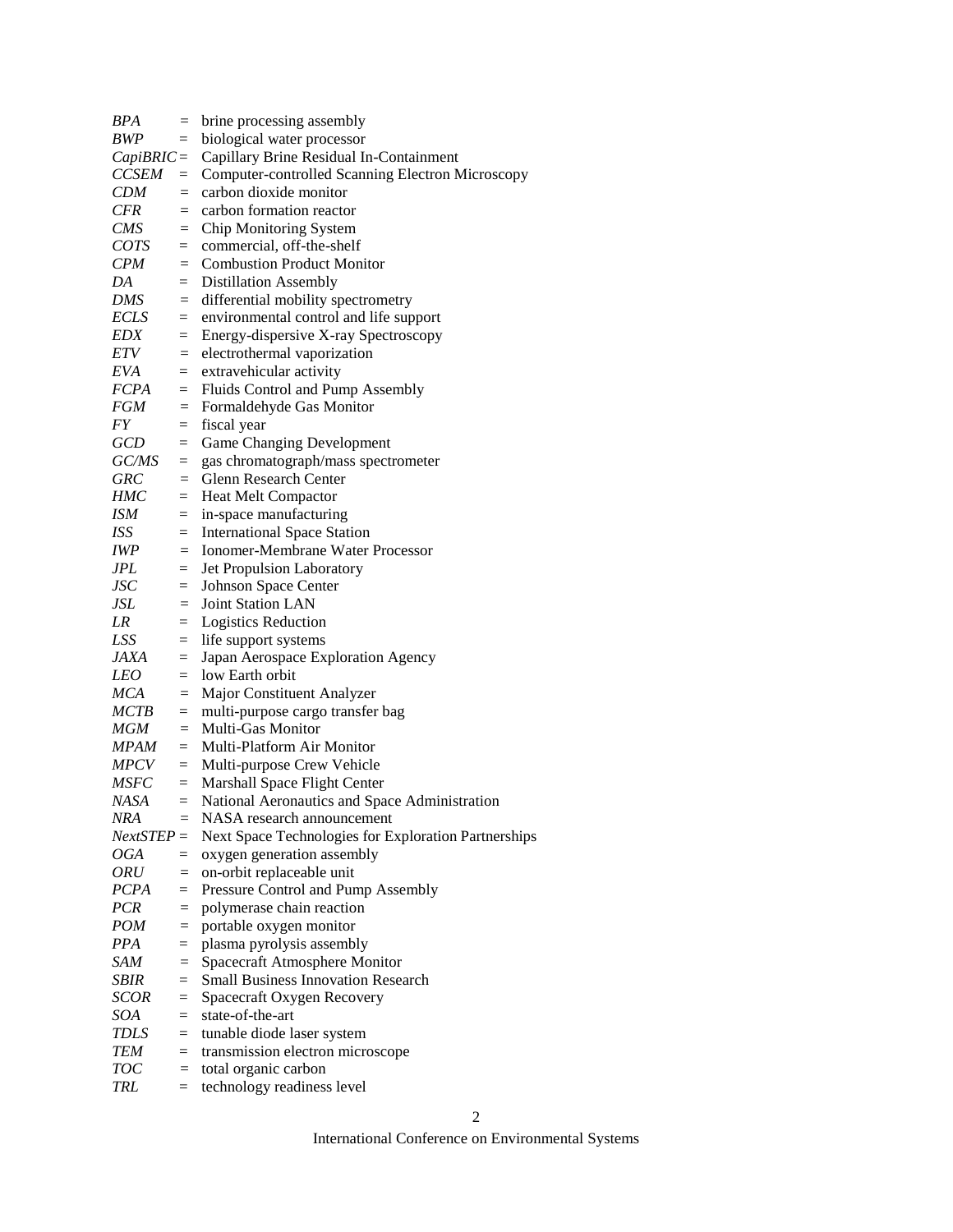| <b>UPA</b>            |     | $=$ Urine Processor Assembly                    |
|-----------------------|-----|-------------------------------------------------|
| UTAS                  |     | $=$ United Technologies Aerospace Systems       |
|                       |     | $UWMS =$ Universal Waste Management Compartment |
| <i>VOC</i>            |     | = volatile organic compound                     |
| WHC                   |     | $=$ Waste Handling Compartment                  |
| WRS                   |     | $=$ water recovery subsystem                    |
| $\mathcal{C}_{0}^{0}$ |     | $=$ Celsius                                     |
| $\boldsymbol{F}$      |     | $=$ Fahrenheit                                  |
| ppb                   |     | $=$ parts per billion                           |
|                       |     | $ppm$ = parts per million                       |
|                       |     | $psia$ = pounds per square inch absolute        |
| kg                    |     | $=$ kilogram                                    |
| L                     |     | $=$ liter                                       |
|                       |     | $mm Hg$ = millimeters of mercury                |
| mL                    |     | $=$ milliliter                                  |
| <b>MPa</b>            |     | $=$ megapascal                                  |
| nm                    |     | $=$ nanometer                                   |
| V                     |     | $=$ volt                                        |
| $\mu$ g               |     | $=$ microgram                                   |
| $\mu$ -g              |     | $=$ microgravity                                |
| $\mu$ m               | $=$ | micrometer                                      |
|                       |     |                                                 |

# **I. Introduction**

ASA has evolved its Exploration strategy over the past year consistent with U.S. policy guidance. This Exploration strategy and campaign is depicted in Fig. 1. Beginning in low Earth orbit (LEO), NASA will continue to **NASA** has evolved its Exploration strategy over the past year consistent with U.S. policy guidance. This Exploration strategy and campaign is depicted in Fig. 1. Beginning in low Earth orbit (LEO), NASA will continue to u ground-based development activities, including environmental control and life support (ECLS) systems. New commercial platforms in LEO will offer the opportunity for continued testing of ECLS systems beyond the horizon of the ISS. Missions beyond LEO will return humans to the Moon for long-term exploration and utilization, followed by human missions to Mars and other destinations. Throughout this campaign, NASA will engage with partners through nontraditional partnerships, commercial service purchases, and expanded international cooperative agreements.



**Figure 1. NASA's Exploration Campaign.**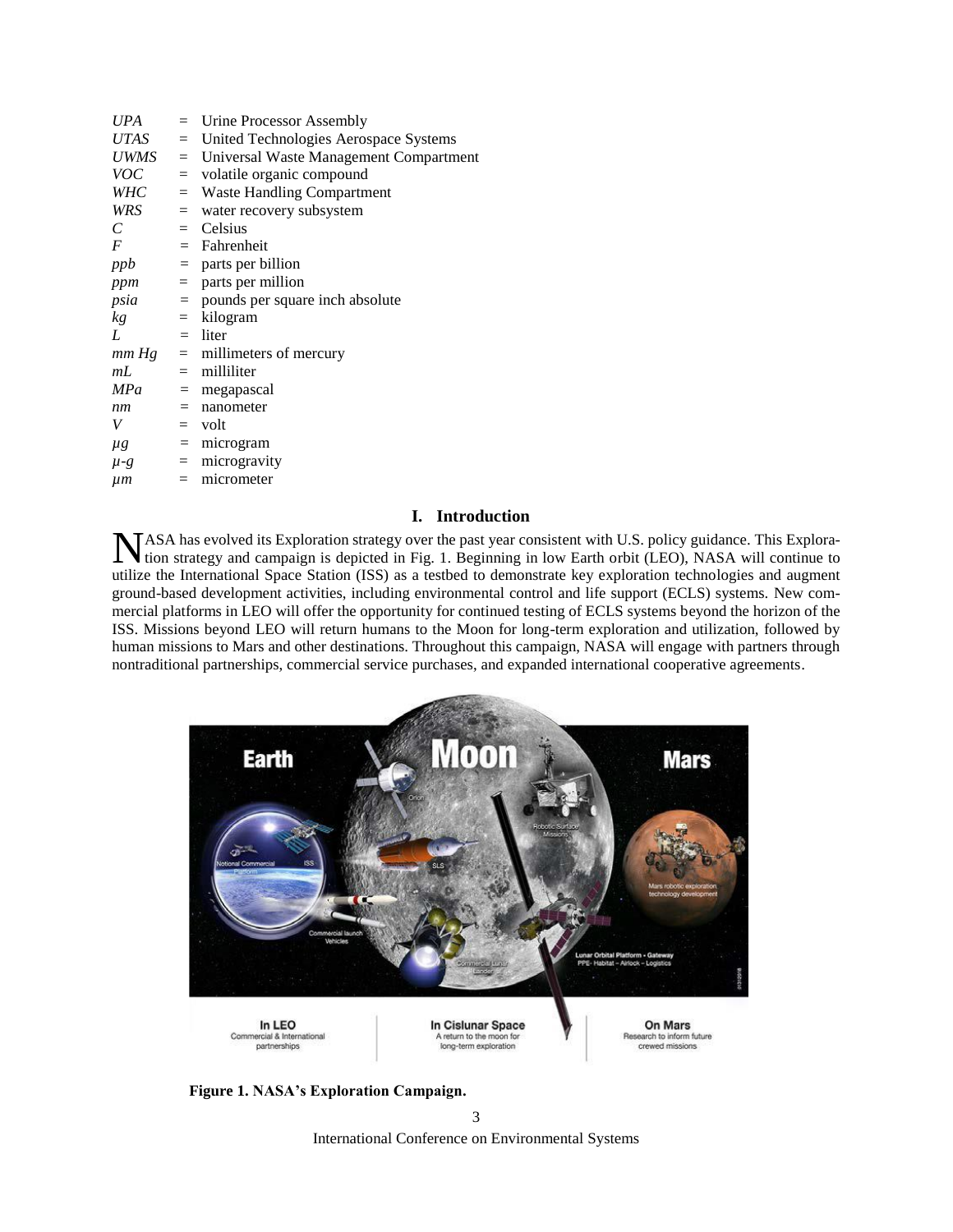Although the revised Exploration Campaign strategy has increased focus on returning to the lunar surface before embarking on missions to Mars, the overall ECLS system capability evolution objectives remain largely unchanged; namely, to evolve the state-of-the-art (SOA) ECLS system into a more reliable, more closed-loop system for longduration missions beyond LEO with no resupply from Earth. The overall strategy utilizing the ISS to evolve and test the Exploration ECLS system also remains unchanged; however, where these systems are ultimately deployed in the specific lunar and Mars architecture elements may be slightly different. With the potential for human lunar surface missions occurring prior to Mars transit missions, there may be specific ECLSS functional gaps that will require revision and/or acceleration, such as surface dust filtration and partial-gravity water systems.

Table 1 includes a revised summary of ECLS and environmental monitoring capability gaps by function and mission type—short duration (<90 days) microgravity, long duration microgravity (>90 days), and long duration planetary surface with at least partial gravity. Changes in these gaps over the past year are summarized here and discussed in more detail in subsequent sections. System sparing analyses have shown that designing and packaging subassemblies to allow intermediate-level (I-level) maintenance of components versus the ISS approach of on-orbit replaceable unit (ORU) level of maintenance results in significant improvements in sparing and reliability posture for the same overall system mass. Although this is important to consider for all ECLS assemblies, the greatest impact results from the ability to replace components within the current Oxygen Generation Assembly (OGA), particularly within the Hydrogen ORU that is currently enveloped by a pressure dome. Because of this, a more maintainable OGA has been added as a specific capability focus. Another highlighted change is related to disinfection and microbial control, which has evolved over the past year to include not only a proposed change to silver biocide (already being implemented by Orion) but possibly other technologies and operational techniques to maintain cleanliness of all wetted systems, and survive dormant uncrewed periods.

Figure 2 depicts a top-level summary roadmap of activities and ISS flight demonstrations addressing these capability gaps. The period covering 2017-2018 saw great progress which will be highlighted throughout this paper, including initiation of three candidate  $CO<sub>2</sub>$  removal flight demonstration projects, and continued progress on condensing heat exchanger technology development, urine and water processor design upgrades, water and microbial monitoring requirements development, and new Brine Processing Assembly (BPA), Universal Waste Management System (UWMS), Spacecraft Atmosphere Monitor (SAM), and particulate monitor flight demonstrations planned for flight in the next year.

# **A. Next Space Technologies for Exploration Partnerships**

The activities under the Next Space Technologies for Exploration Partnerships (NextSTEP) Habitation Broad Agency Announcement (BAA) activities began Phase II efforts to further develop conceptual exploration habitat design studies in late calendar year 2018. These studies build upon the Phase I work which was completed at the end of government fiscal year 2015. The Phase II effort will construct exploration habitat prototypes suitable for assessing the efficacy of the Phase I concepts. As part of Phase II, a focused ECLS system development effort is being led by United Technologies Aerospace Systems (UTAS) to advance the fit and form of an evolvable exploration ECLS functional capability that was developed during Phase I.<sup>1, 2</sup> This effort also seeks to define functional interfaces, to develop a control architecture that incorporates machine learning features, and to incorporate design features to allow for accessibility that is necessary for in-flight maintenance and repair. The Phase II work matures the concept developed by UTAS during Phase I. The intent is for NASA to use results and products produced during Phase II as the foundation for evaluating the feasibility of a universal, evolvable ECLS system that can be used across exploration habitat platforms. 3

#### **B. Uncrewed Mission Phases**

Long duration intermittent uncrewed operational phases present challenges to the ECLS system that have not been experienced in previous crewed spacecraft programs. The ECLS system is considered to be dormant during uncrewed phases since the primary function of life support is not required. However, the dormant ECLS system must still be capable of maintaining the vehicle environment during uncrewed phases in order to sustain remaining vehicle systems and payloads. Additionally, a habitable environment must be reclaimed prior to the return of crew, and system health must be maintained to ensure reliable operation through the next crewed phase.<sup>4</sup>

Technologies being developed for exploration missions must consider the long during intermittent dormant operational modes. Sufficient automation must be present to support system maintenance, vehicle contingencies such as a fire event, and fault detection, isolation, and recovery. Further evaluation and testing must be performed on both new and heritage technologies to understand the impacts of long term dormancy on these systems, and to demonstrate the effectiveness of modifications and operations employed to support intermittent dormancy.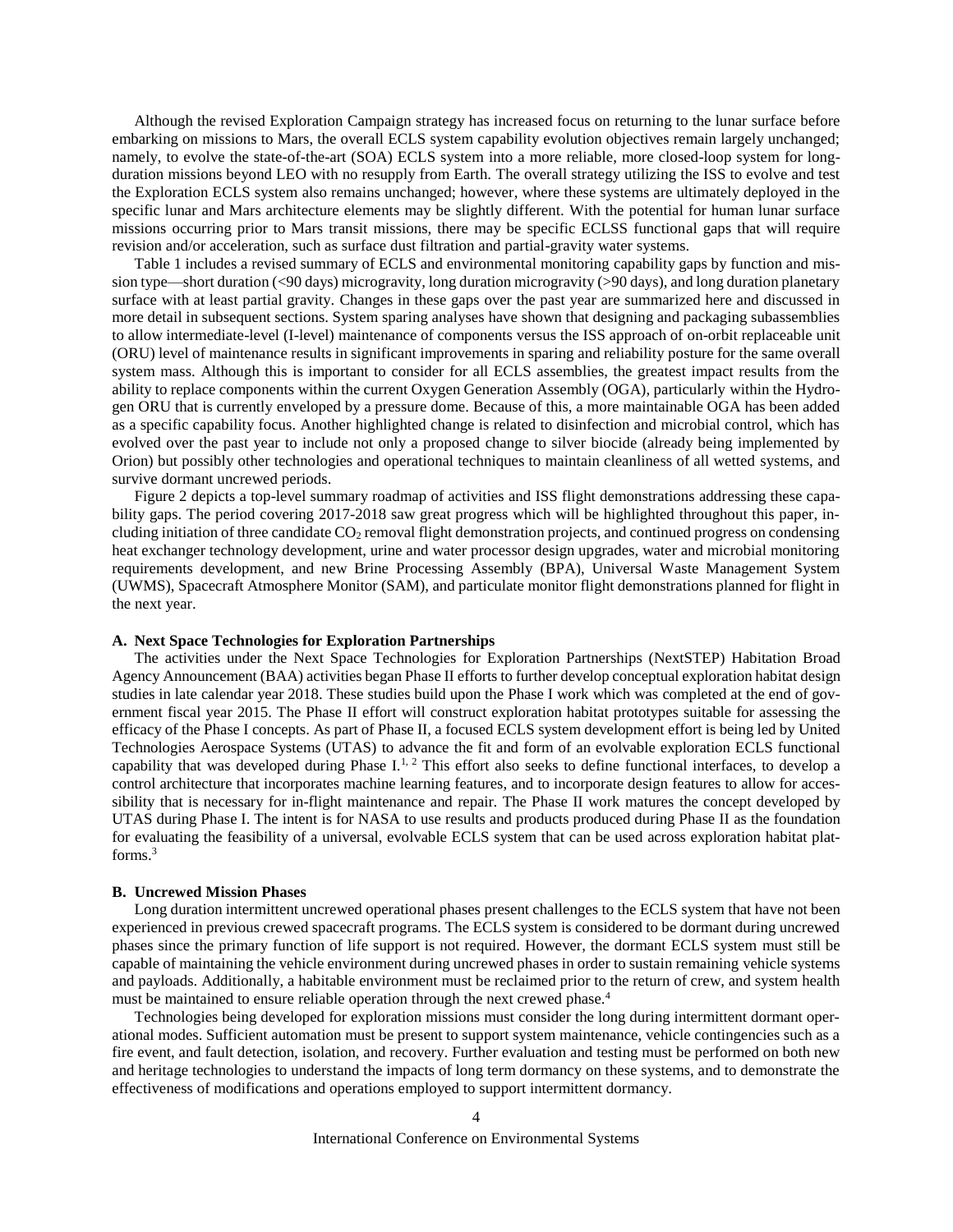| Subsystem<br><b>Functional</b><br>Grouping             | <b>Function</b>                    | <b>Capability Gaps</b>                                                                                                                        | Orion<br><b>Short</b><br><b>Duration</b><br>$\mu$ -g | Long<br><b>Duration</b><br>$\mu$ -g | Long<br><b>Duration</b><br><b>Planetary</b><br><b>Surface</b> |
|--------------------------------------------------------|------------------------------------|-----------------------------------------------------------------------------------------------------------------------------------------------|------------------------------------------------------|-------------------------------------|---------------------------------------------------------------|
|                                                        | CO <sub>2</sub> Removal            | Improved reliability;<br>$ppCO2 < 2$ mm Hg (2600 ppm) (goal)                                                                                  |                                                      | $\mathbf X$                         | $\mathbf X$                                                   |
|                                                        | <b>Trace Contaminant Control</b>   | Replace obsolete sorbents with higher<br>capacity; siloxane removal                                                                           | X                                                    | $\mathbf{X}$                        | X                                                             |
|                                                        | <b>Particulate Filtration</b>      | Surface dust prefilter                                                                                                                        |                                                      |                                     | $\mathbf{X}$                                                  |
| Atmosphere<br>Revitalization                           | Condensing Heat Exchanger          | Durable, chemically-inert water con-<br>densation and collection with antimi-<br>crobial properties                                           |                                                      | $\mathbf{X}$                        | $\mathbf{X}$                                                  |
|                                                        | $O_2$ recovery from $CO_2$         | Recover >75% $O_2$ from $CO_2$                                                                                                                |                                                      | $\mathbf X$                         | $\mathbf{X}$                                                  |
|                                                        | $O2$ generation                    | Reduced size and complexity, more<br>maintainable                                                                                             |                                                      | $\mathbf{X}$                        | $\mathbf{X}$                                                  |
|                                                        | High pressure $O2$                 | Replenish 24.8 MPa O2 for EVA;<br>provide contingency medical O <sub>2</sub>                                                                  |                                                      | $\mathbf{X}$                        | $\mathbf{X}$                                                  |
| Water Recovery                                         | Disinfection/<br>Microbial Control | Disinfection techniques and technolo-<br>gies for microbial control of water<br>systems, dormancy survival                                    | $\mathbf X$                                          | $\mathbf{X}$                        | $\mathbf X$                                                   |
|                                                        | Wastewater processing              | Increased water recovery from urine<br>(>85%), reliability, reduced expenda-<br>bles                                                          |                                                      | $\mathbf X$                         | $\mathbf X$                                                   |
| and Management                                         | Urine brine processing             | Water recovery from urine brine<br>>90%                                                                                                       |                                                      | $\mathbf{X}$                        | $\mathbf{x}$                                                  |
|                                                        | Metabolic solid waste              | Low mass, universal waste manage-<br>ment system                                                                                              | $\mathbf X$                                          | $\mathbf{X}$                        | $\mathbf{X}$                                                  |
| Waste<br>Management                                    | Non-metabolic solid waste          | Volume reduction, stabilization,<br>resource recovery                                                                                         |                                                      | $\mathbf{X}$                        | $\mathbf{X}$                                                  |
|                                                        | Atmosphere monitoring              | Smaller, more reliable major constitu-<br>ent analyzer, in-flight trace gas moni-<br>tor (no ground samples), targeted gas<br>(event) monitor | $\mathbf X$                                          | $\mathbf X$                         | X                                                             |
| Environmental<br>Monitoring                            | Water monitoring                   | In-flight identification and<br>quantification of species in water                                                                            |                                                      | X                                   | $\mathbf X$                                                   |
| ☆                                                      | Microbial monitoring               | Non-culture based in-flight monitor<br>with species identification and<br>Quantification                                                      |                                                      | $\mathbf X$                         | $\mathbf X$                                                   |
| てんじょう しょうしょう しょうしょう しょうしょう じょうしょう じょうしょう しょうしょう じょうしょう | Particulate monitoring             | Onboard measurement of particulate<br>hazards                                                                                                 |                                                      | $\mathbf X$                         | $\mathbf X$                                                   |
|                                                        | Acoustic monitoring                | Onboard acoustic monitor                                                                                                                      |                                                      | $\mathbf X$                         | $\mathbf X$                                                   |

**Table 1. ECLS and environmental monitoring capability gaps.**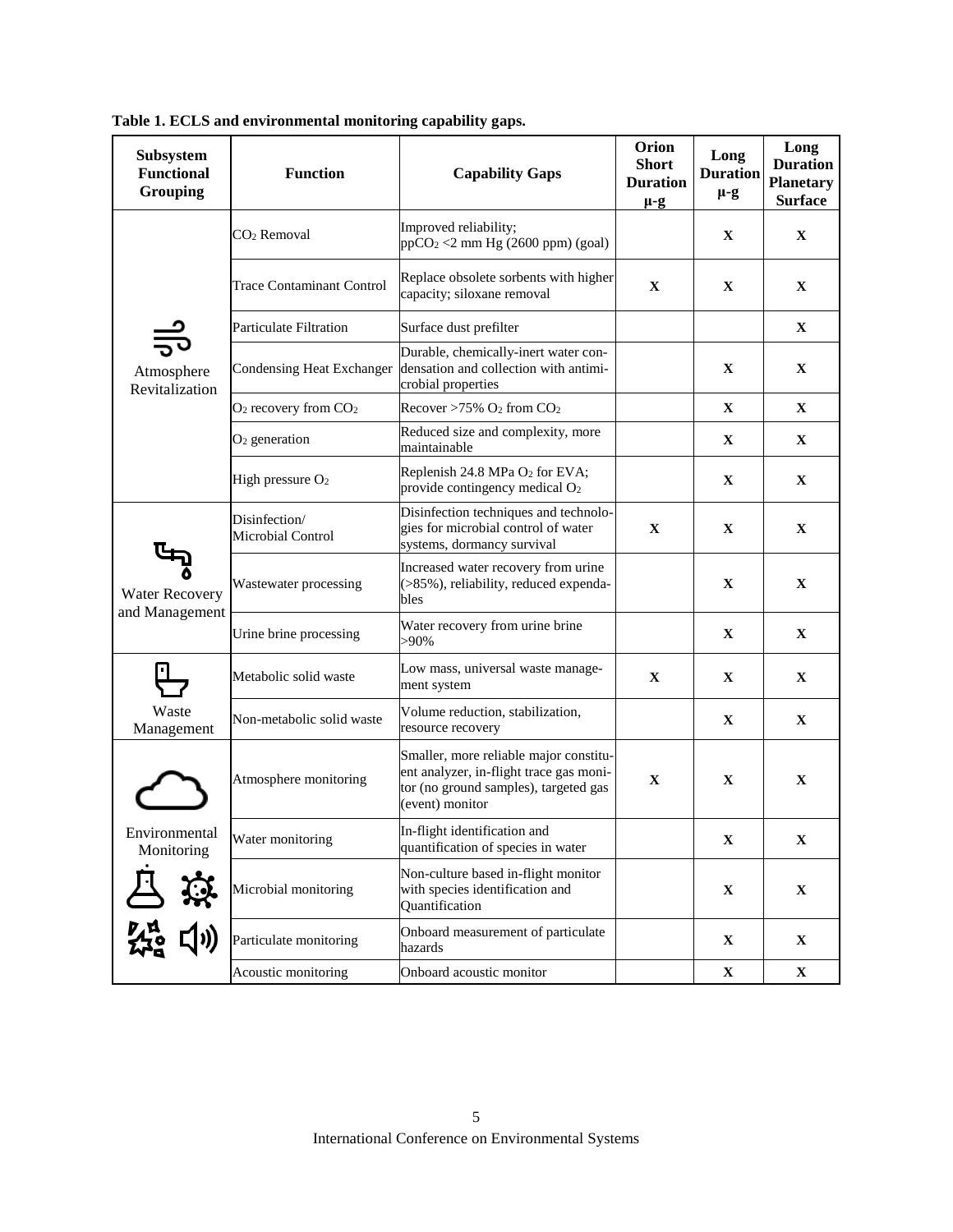

**Figure 2. Exploration ECLS system technology development roadmap.**

# **II. Atmosphere Revitalization**

During the period between January 2017 and March 2018 technical tasks to advance the atmosphere revitalization (AR) functional area have continued to progress toward exploration mission performance goals. Accomplishments have been realized in the subsystem architecture, oxygen generation and recovery, carbon dioxide removal, and trace contaminant and particulate matter control technical areas. The following summarizes the work accomplished in these technical areas.

# **A. Subsystem Architecture**

Developing the next generation AR functional architecture has centered upon implementing and refining concepts developed by NASA via the Advanced Exploration Systems (AES) Life Support Systems (LSS) Project as the apply to the NextSTEP Habitation, Deep Space Gateway/Transit, Mars Study Capability, and other relevant design analysis cycles related to future exploration mission definition and development. The NextSTEP Habitation ECLS development described earlier includes a specific activity to produce a functional AR subsystem suitable for evaluating functional interfaces with habitat platform concepts. This work is supported by efforts to develop and tailor standards for exploration missions, analyses relating to managing the ECLS system during uncrewed periods, and identifying opportunities for improving energy efficiency via exergy analysis. As well, ECLS component information sized to accommodate four crewmembers has been provided to support developing master equipment lists that are consistent with an evolvable exploration ECLS system functional architecture that supports NASA's exploration mission operational concepts.

# **B. Oxygen Generation and Recovery**

The developmental efforts for oxygen generation and recovery produced significant results relating to Bosch, postprocessing Sabatier-produced methane, low maturity technology maturation, and oxygen production and management. *1. Bosch Process Developments*

The Bosch process provides the highest theoretical oxygen recovery percentage from carbon dioxide. As such, developing Bosch-based process technologies that are suitable for spaceflight is necessary for realizing the objective to recover >90% of oxygen from carbon dioxide. Significant developments for Bosch-based technologies include a successful closed loop integrated test of a NASA-developed batch carbon formation reactor (CFR) and testing a similar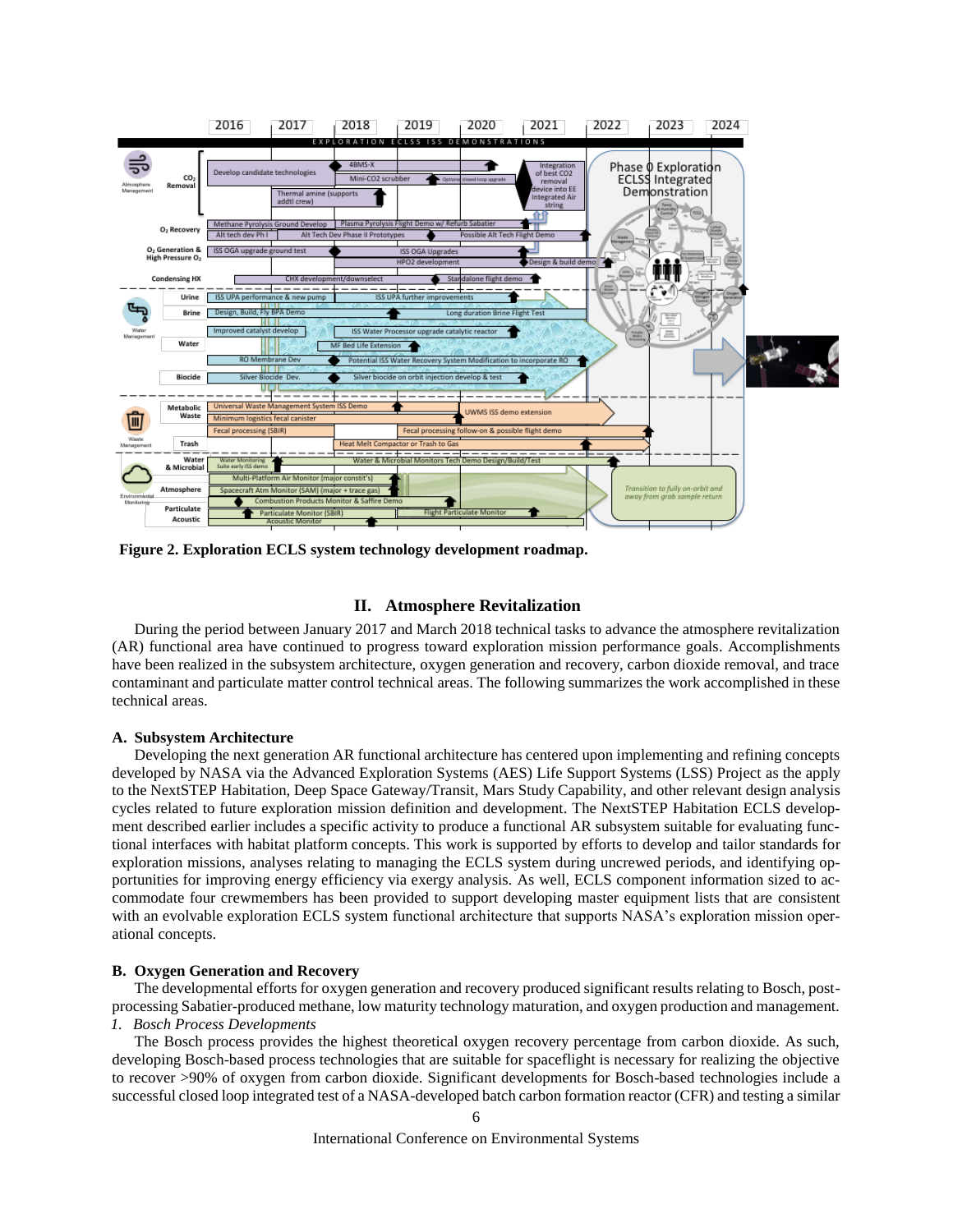reactor developed by pH Matter (Columbus, OH). The CFR is a component of the series Bosch concept which employs two reactors in series rather than a single reactor. In this testing series, the carbon monoxide conversion of the NASAdeveloped reactor was better than the reactor developed by pH Matter. Further improvement of the series Bosch process will continue in 2018. 5

Since trade analyses show Bosch-based processes to be better suited for surface exploration missions, taking advantage of the iron-rich Martian soil as a resource is an area of investigation. In this work, the catalyst used for the CFR stage of a series Bosch unit is regenerated via electrolytic processes. The iron-based catalyst used for CFR reactors was successfully electroplated on a substrate and subjected to multiple regeneration cycles. Areas for improvement have been identified.<sup>6</sup>

# *2. Sabatier-Produced Methane Post-Processing Developments*

Extracting hydrogen from methane produced by Sabatier-based processes allows such a process to reach theoretical oxygen recovery from carbon dioxide levels that can approach that of a Bosch process. The methane plasma pyrolysis assembly (PPA) produces a hydrogen-rich product via creating a microwave-induced plasma. The hydrogen is separated and recycled to allow a higher percentage of carbon dioxide to be processed leading to a higher oxygen recovery percentage. Recent developments have focused on PPA components that provide carbon management, microwave generation, and hydrogen purification. Carbon trap concepts have been tested, including sintered metal (Hastelloy) filter and scroll filter concepts. Tuning the microwave generation source is important to obtaining optimal efficiency from the PPA process. To reach efficiency goals, a solid state microwave generator built by MKS Instruments (Andover, MA) was evaluated. Two hydrogen purification techniques were evaluated—a physical adsorption based process developed by UMPQUA Research Corp. (Myrtle Creek, OR) and an electrolytic-based process developed by Sustainable Innovations, Inc. (East Hartford, CT). The electrolytic-based process was selected for integrated testing with the PPA. Process characterization was also accomplished for the PPA to characterize the thermal load at a 4 crewmember processing rate. This testing at this rate found that  $\sim$ 400 W is rejected to the active cooling system. During 2018 the PPA with carbon management and hydrogen purification components will be tested while integrated to a Sabatier-based carbon dioxide reduction unit and a water electrolyzer unit.

# *3. Low Maturity Oxygen Recovery Technology Developments*

The Spacecraft Oxygen Recovery (SCOR) initiative managed by the Game Changing Development (GCD) program within NASA's Space Technology Mission Directorate has been developing low maturity process technology candidates to recover oxygen from carbon dioxide. In August 2017, two Phase II projects were awarded. These projects are seeking to achieve technical maturity level 5 within two years. UMPQUA Research Corp. is leading the first project, titled "Continuous Bosch Reactor" to develop a Bosch-based reactor technology.<sup>7</sup> This effort is a continuation of the Phase I project and a preliminary design review is planned by May 2018 and a critical design review is planned for September 2018. The second project titled, "Methane Pyrolysis System for High-Yield Soot-Free Recovery of Oxygen from Carbon Dioxide", is being conducted by Honeywell Aerospace (Phoenix, AZ). This effort adapts chemical vapor deposition (CVD) techniques used in aircraft brake manufacturing to manage carbon deposition in CFRs. A preliminary design review was conducted in January 2018 and the critical design review is planned for December 2018.

#### *4. Oxygen Production and Management*

The developmental work for oxygen production and management was conducted via Small Business Innovative Research (SBIR) projects. A Phase I project was completed by Sustainable Innovations for a solid state oxygen concentrator and compressor capable of providing high pressure, high purity oxygen. A proposal was submitted to pursue Phase II development. The Phase II award announcements are planned for March 2018. A Phase II project was completed by Proton OnSite (Wallingford, CT). The latter project produced a high pressure, 12-cell electrolysis stack that was independently tested for up to 170 hours by UTAS before the unit shut down due to cell instability.

#### **C. Carbon Dioxide Removal**

The carbon dioxide removal development efforts produced significant results in understanding structured sorbents, developing flight demonstration concepts, and low maturity technology development.

# *1. Structured Sorbent Developments*

Structured sorbent media have advantages of being structurally robust and thermally conductive compared to packed beds making them an attractive alternative. Market research on structured sorbents spanning ~100 articles and patents has led to developing a technical framework toward incorporating structured sorbent media into future carbon dioxide removal equipment. A leading structured sorbent technology is an adsorbent-coated metal foil media developed by Catacel (Ravenna, OH), a subsidiary of Johnson Matthey Process Technologies. The efficacy of the Catacel adsorbent media was evaluated and found to be suitable for direct drop-in for packed bed components. A process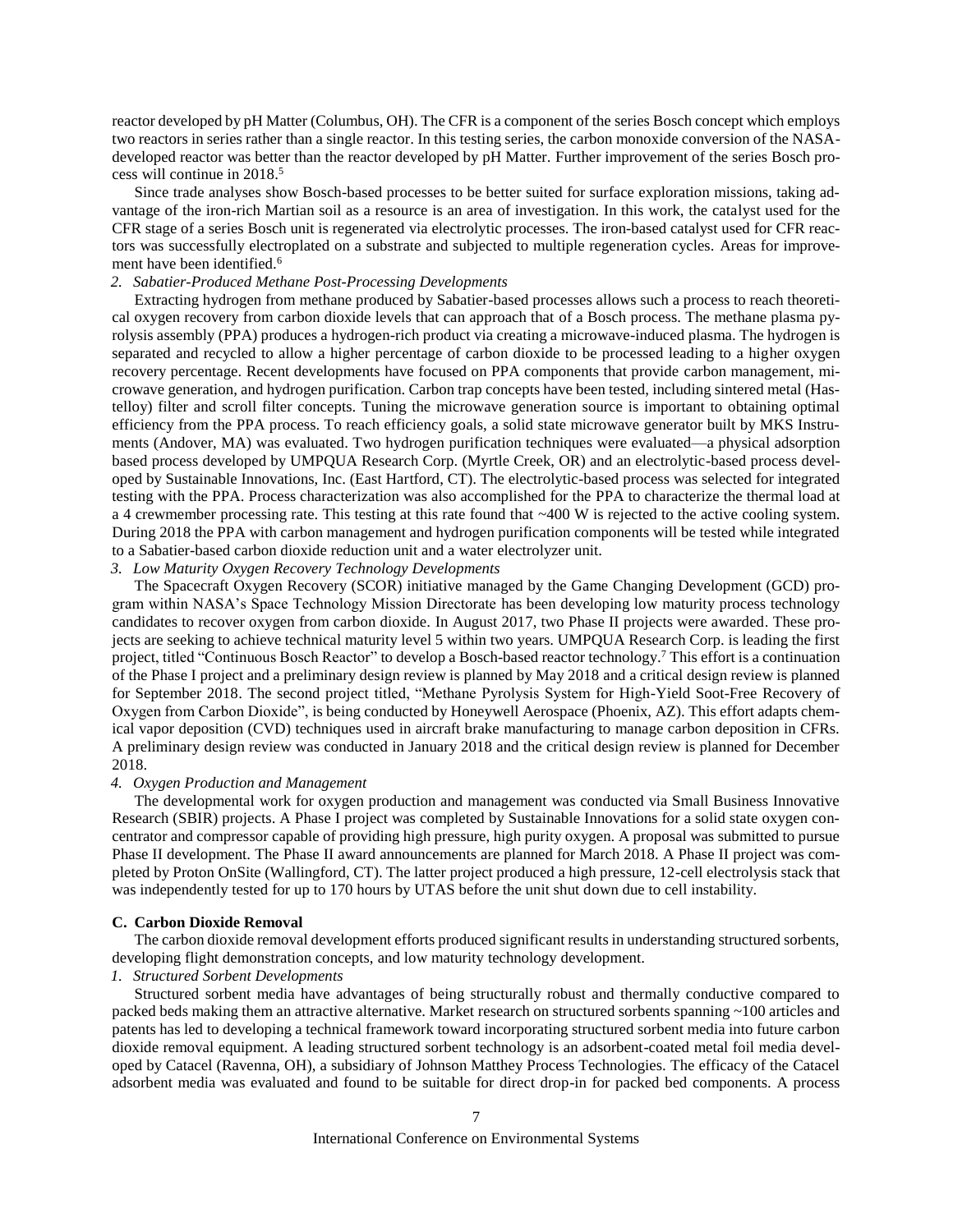model, the Dynamic Adsorption Process Simulator (University of South Carolina), was validated for temperatureswing adsorption processes employing structured sorbent media. Process scale-up for the Catacel-developed media is the focus for 2018.

### *2. Flight Demonstration Opportunities*

In 2017, a focus area on carbon dioxide removal was added to the NASA Research Announcement (NRA), Research Opportunities for International Space Station Utilization.<sup>8</sup> This NRA was originally released in 2012 and sponsors periodic proposal cycles. Two flight demonstration projects were selected in 2017 to demonstrate competing carbon dioxide removal technologies suitable for closed-loop ECLS applications.

The Four Bed Carbon Dioxide (4BCO2) removal concept is derived from ISS heritage process technology yet addresses lessons learned regarding sorbent characteristics, bed design, and bed heating to achieve a more robust, durable process.<sup>9-11</sup> The resulting design reduces the incidence of adsorbent media attrition and improved power management. Hardware design and fabrication based on thermal analysis and heater design work conducted in 2017 is in progress. A complete assembly consisting of water saving and carbon dioxide removal stages is being designed and fabricated for demonstration aboard ISS by no later than late calendar year 2020.

The preliminary design, performance, and packaging of a prototype solid amine-based process capable of thermal regeneration and that incorporates a water recovery stage was reported in 2017. During 2018 this prototype design is advancing toward a flight demonstration unit to be delivered in 2019 for demonstration aboard ISS.

# *3. Low Maturity Carbon Dioxide Removal Technology Developments*

Carbon dioxide removal for surface exploration stages may benefit from direct liquid contacting processes. One process developed independently by Honeywell Aerospace Defense and Space (Glendale, AZ) has been of interest and warrants further consideration.<sup>12</sup> A second process employing direct liquid contacting is under development by NASA. During the previous year, process development and flight demonstration of flow phenomena were accomplished. The process employs an aqueous diglycol amine (DGA) solution (65% DGA/35% water) to reduce the amine oxidative loss rate from 10% in  $\sim$ 24 hours to  $\sim$ 3000 hours. Research is indicating that incorporating carbonic anhydrase into the fluid may enhance absorption kinetics for this process. Work continues in 2018 to refine and scale up the process.

## **D. Trace Contaminant and Particulate Matter Control**

The development efforts for trace contaminant and particulate matter control produced significant results in characterizing trace contaminant removal media, particle filtration concepts, suspended particulate matter load characterization, and particulate matter monitoring.

# *1. Media Market Research and Characterization*

Heritage adsorbent media and catalysts used aboard ISS for trace contaminant control are commercially obsolete. For this reason, suitable replacements must be identified and characterized. During the past year, a rice husk-based activated carbon developed by the Japan Aerospace Exploration Agency (JAXA) was evaluated for volatile organic compound (VOC) saturation capacity and ammonia chemisorption capacity. In addition, commercially available high velocity, low aspect ratio gas phase ion exchange media and activated carbon panels available from Camfil USA, a subsidiary of Camfil AB (Stockholm, Sweden), were evaluated for their ammonia and formaldehyde capacities. Additional ammonia and VOC adsorbent media candidates from Molecular Products (Harlow Essex, UK), Calgon Carbon Corp. (Moon Township, PA), Cabot Norit (Boston, MA), and Serionix (Champaign, IL) are under evaluation. Adsorbent characterization and final candidate selection will be accomplished during 2018. Adsorbent bed component preliminary designs and sizing are being developed during 2018 based on the early characterization data. Detailed characterization of the final candidates will be accomplished in 2019 which will allow for the adsorbent bed component refinement.

During AR subsystem integrated testing in 2014 the leading Microlith® catalytic oxidation technology invented by Precision Combustion, Inc. (North Haven, CT) unexpectedly exhibited degraded performance after inadvertent operation without process air flow through the reactor. Further degradation was observed after suspected exposure to organosilicon compounds during a subsequent testing phase. <sup>13</sup> Catalyst sintering and silica masking were suspected root causes for the reduced performance. During 2017 a failure mode investigation by the original equipment manufacturer was accomplished which confirmed catalyst sintering and silica masking. The unit is being refurbished in 2018.

Market research conducted during the past year on commercially available adsorbent media and acid gas scrubbing media did not identify additional candidates beyond those presently under consideration.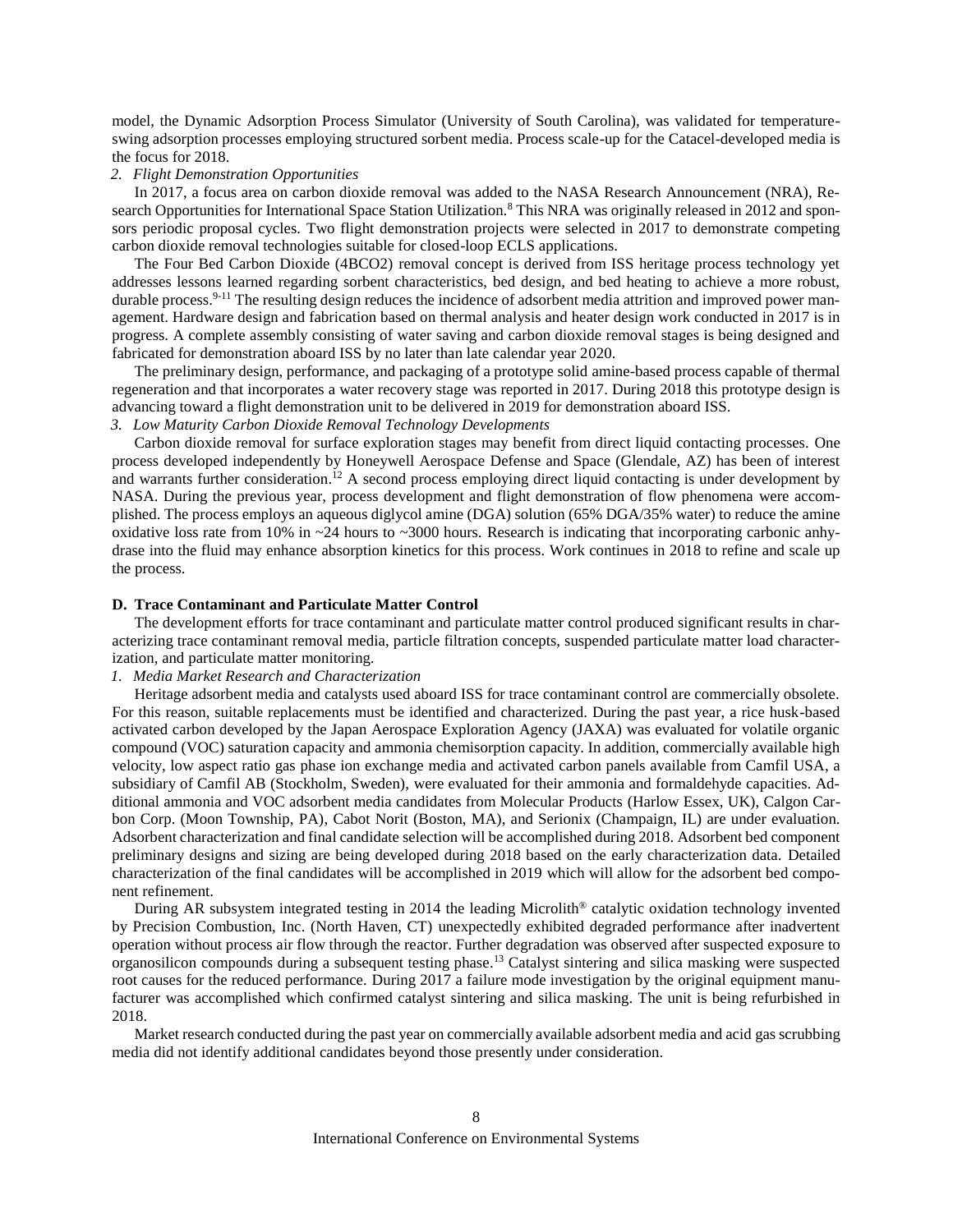# *2. Filtration Technology Developments*

Particulate filtration development has focused on the designing a scroll filter design suitable for demonstration aboard the ISS. The design is sized to fit within the volume envelope of a single ISS cabin filter element. The scroll filter concept was also tested in early calendar year 2018 during the Mars Desert Research Station (Utah) operations. Data from this practical application of the technology have been received and are under evaluation.

# *3. Particulate Matter Characterization*

Understanding the suspended particulate matter concentration and size distribution in the cabin atmosphere is a key component, along with generation rates, to designing a cabin filtration system that meets human health specifications for suspended particulate matter. During late 2016 and early 2017, the Aerosol Sampling Experiment was accomplished aboard the ISS.<sup>14</sup> Samples were returned to the ground and analyzed to aid in refining the particulate matter load model. The work was conducted by NASA's Glenn Research Center (GRC) and the RJ Lee Group (Pittsburgh, PA) with collaboration with Researchers at Ohio State University and Carnegie Mellon University. A second round of work is planned as the Real-time Aerosol Characterization Experiment (RACE) via an SBIR Phase II-X contract with Aerosol Dynamics, Inc. (Berkeley, CA) and BioServe Space Technologies (Boulder, CO) to collect particulate matter and debris samples for return to the ground. A second effort called Divert Unwanted Space Trash (DUST) will return vacuum cleaner bags to the ground for particulate matter and debris studies.

# *4. Particulate Matter Monitoring Developments*

Near real-time particulate matter monitoring will be an important capability for exploration missions. Adapting monitoring technologies to the rigors of space exploration is the focus of the Earth and Space Air Prize which is being sponsored in cooperation with the Robert Wood Johnson Foundation (Princeton, NJ). The prize was established for a 1-year development leading to a winner for a miniaturized aerosol measurement instruments. Twenty proposals were received in January 2018 with selections scheduled for March 2018.

# **III. Water Recovery and Management**

Although an integrated ECLS system is made up of a variety of subsystems, a major driver in sizing an ECLS system is the Water Recovery Subsystem (WRS). As mission durations increase, recycling water becomes critical. Stored water is inadequate, and wastewater sources must be recycled into potable water. The SOA WRS used on the ISS relies on a high rate of consumable use (0.032 kg expendables consumed per kg of potable water produced). The urine processor experienced failures due to precipitation caused by the combination of calcium in the urine and sulfuric acid in the urine pretreatment, and the recovery rate from urine was reduced to approximately 77%. Now that a new pretreatment formulation using phosphoric acid has been introduced, water recovery can meet or exceed the original 85% design goal. Combined with the percentage of water recovered from humidity condensate, the current overall ISS water recovery rate was 85% but can now reach 93%. For exploration systems the goal established by the Human Health, Life Support, and Habitation Systems Roadmap<sup>15</sup> is to reach 98% water loop closure with reduced expendables.

Of the various consumables required to sustain human life in space, water accounts for the greatest percentage of material by mass. Spacecraft crews need between 3.5 and 23.4 kg of water per person for each mission day depending on mission requirements. Conversely, spacecraft crews produce between 3.9 and 23.7 kg of wastewater per person per day depending on mission requirements. The levels of wastewater produced can be higher than water requirements because of contributions from water content of food and metabolically produced water. The SOA water recovery system on ISS is limited to treating only urine and condensate, which is only about 20% of the potential waste stream on long duration exploration missions, which may include hygiene water, laundry water, and water recovered from brines and solid wastes.

In 2017-2018 NASA has invested in several water recovery areas including upgrades and improvements to ISS systems and technology development under the AES, ISS, and SBIR programs.

# **A. Water Recovery Architecture**

Focal areas for water recovery include upgrades to SOA processes and improvements to address emerging water contaminant challenges.

#### *1. Catalytic Reactor Upgrade*

Testing of the UTAS and UMPQUA catalysts was completed and demonstrated these catalysts will increase performance of the Volatile Removal Assembly (VRA) catalytic reactor. A third catalyst developed by ELS Technologies through the NASA SBIR program was delivered in May 2017 for testing at Marshall Space Flight Center (MSFC). Upon evaluation of the data the UTAS catalyst was chosen to be incorporated into the catalytic reactor upgrade.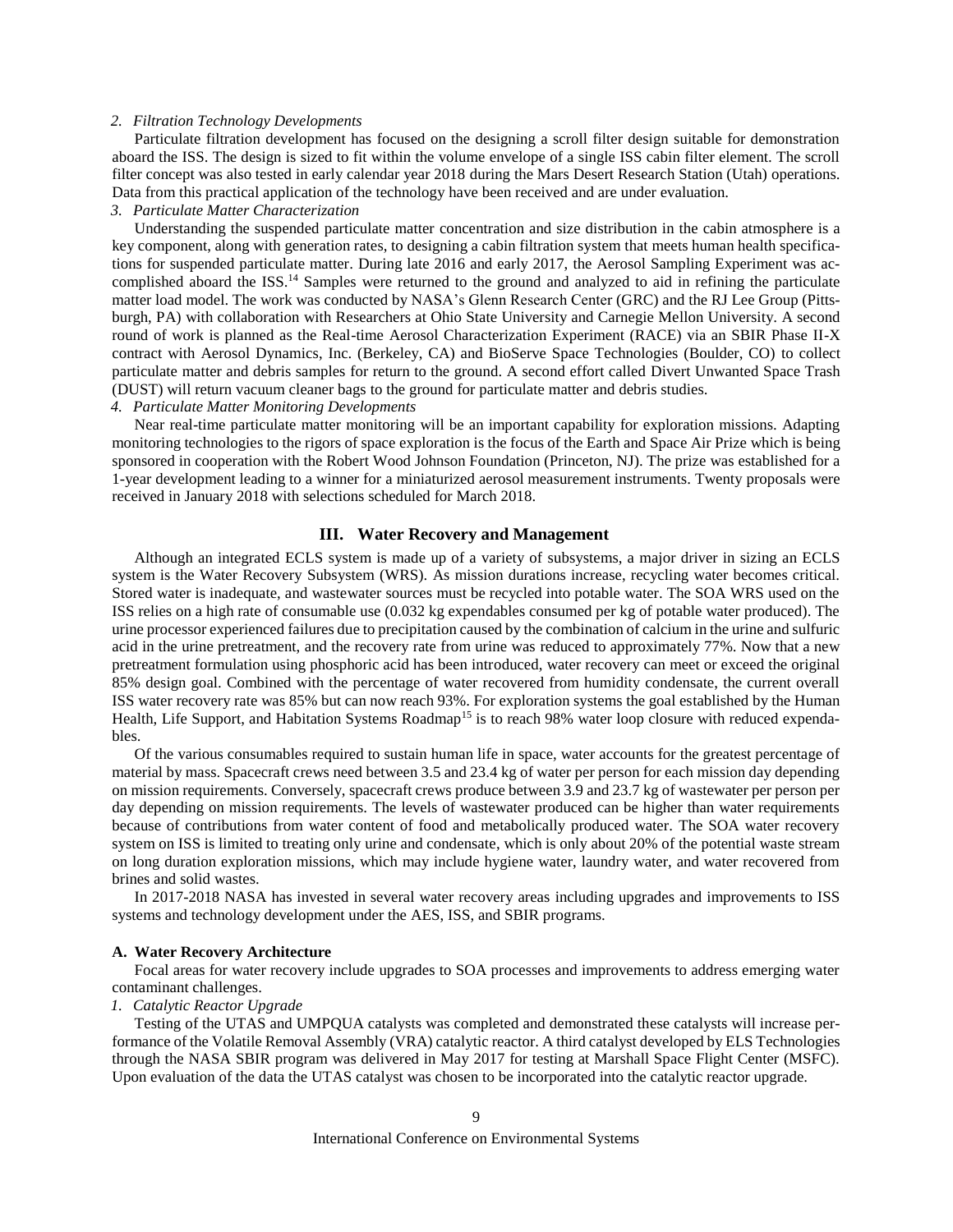# *2. Multifiltration Bed Upgrade*

The ISS multifiltration beds are a disposable component of the system, and NASA is interested in ways of reducing the logistics resupply requirements for missions. One of the options is to include a membrane system either upstream of or in replacement of the existing beds. There are concerns that membrane processes will be less efficient in microgravity. To address these risks, Aquaporin membranes were flown as a flight payload experiment and showed promise as a viable microgravity technology. This technology may also help with the reducing the concentration of dimethylsilanediol fed to the Catalytic Reactor. Testing was completed in March 2017.

Results of the Aquaporin testing demonstrated that there was a significant amount of brine produced in the process to achieve the water recovery required. Because of the amount of brine produced, this technology is not a viable replacement for the multifiltration beds. Another membrane was tested as well did not trade as a viable replacement for the multifiltration beds. Therefore, further development of this technology has ceased.

# *3. Siloxane Removal Study*

A study was initiated in fiscal year 2016 (FY16) to develop technologies to remove siloxanes that have been identified in the spacecraft atmosphere and have migrated to the water system. Technologies include ultraviolet light and filtration. These technologies were studied through FY17 but determined to not be a viable option.

#### **B. Urine Processing**

Developmental efforts in urine recovery have addressed upgrades to the SOA urine processing system, development of alternative urine processing techniques, and recovering water from the concentrated byproduct produced by urine recovery processes.

# *1. Urine Processor Assembly*

Upgrades to the Urine Processor Assembly (UPA) have continued to progress. The Fluids Control and Pump Assembly (FCPA) SN004 installed in the UPA and has approximately 3200 hours of operation as of February 2017 with no anomalies. A Pressure Control and Pump Assembly (PCPA) with a planetary gear assembly has been delivered to the ISS. A new upgrade to the PCPA is to replace the peristaltic pump with a scroll pump as well as integrating the function of the Separator Plumbing Assembly into the PCPA. Various upgrades to the Distillation Assembly (DA) to increase reliability and performance are in work as well. These upgrades to continue through FY18 and FY19.

## *2. Brine Dewatering*

Brine Dewatering seeks to address the goal of 98% water recovery established by Ref. 15. Ninety-eight percent water recovery cannot be achieved without recovery of water from brine. It is a challenging problem. When wastewater brines are dried, the residual is inevitably a viscous substance laden with particles of precipitated solids. This brine residual causes several problems for traditional recovery systems, such as clogging pitot tubes, causing bearings to seize, and fouling heat transfer surfaces.

In FY16 Paragon was awarded a contract to develop their Ionomer-Membrane Water Processor (IWP) into a technology demonstration for flight on the ISS in 2019. Paragon has completed as Critical Design Review in early March. Manufacturing of the flight demonstration unit has started.

Development continued on the Capillary Brine Residual In-Containment (CapiBRIC) technology. A CaprBRIC test unit was developed; however, it was decided to delay testing of the unit. Testing the technology will in FY18 is under consideration.

# *3. Biological Water Processor*

A biological water processor (BWP) is intended to aid in closed-loop life support systems development aimed at high water recovery rates by performing water remediation by encouraging urea hydrolysis and the speciation of ammonium. The BWP utilizes the natural metabolic processes of bacteria, rather than limiting their growth, to nitrify bacteria and oxidize ammonium in aerobic environments. The aim of the BWP is to leverage the benefits of biological wastewater treatment, which include eliminating pretreatment consumables and power intensive distillation processes, while utilizing a passive system to encourage the natural metabolic process of microbes.

Collaboration with Texas Tech University continued on the rectangular cross-flow reactor design, build, and test. Texas Tech completed the initial three year grant that included hibernation and establishing steady state operations after hibernation; reactor performance for waste water cases that include ISS waste water, deep space transit waste water, and surface waste water; and simultaneous nitrification and denitrification. A new grant has been awarded for continued research and developing a plan for a flight technology demonstration.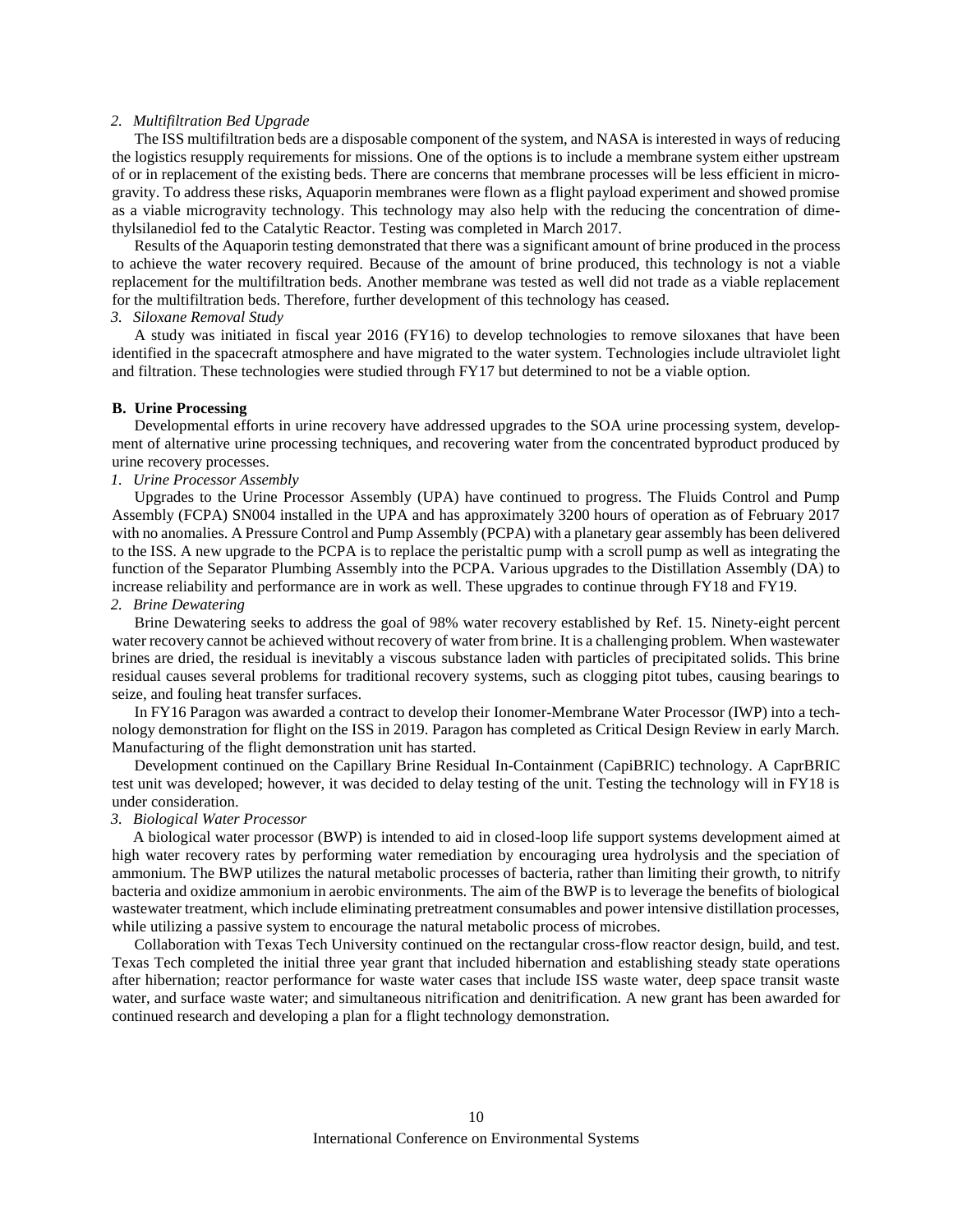# **C. Water Chemistry Objectives**

Wastewater stabilization is an essential component of the spacecraft water cycle. There is typically a gap between wastewater generation events (showers, urination, etc.) and processing of the wastewater as well as between processing of wastewater and consumption of potable water. In these time intervals, the water must be stored.

The goals of silver biocide technology development tasks are to identify methods for adding biocidal silver to water in-flight during both operational use and dormancy, as well as methods to maintain the concentration in stored water over long periods of time. Silver biocide offers a potential advantage over iodine, the current SOA in U.S. spacecraft disinfection technology, because silver can be safely consumed by the crew. Low concentrations of silver (<500 µg/L) have been shown to kill bacteria in water systems and maintain potability. Silver does not require hardware to remove it from a water system prior to consumption, and therefore can provide a simpler means for disinfecting water that requires fewer consumables than the ISS SOA.

The latest testing includes evaluation of silver dosing systems, silver monitoring, and mitigation of silver deposition onto the system tubing and manifolds. A technology being tested to mitigate silver deposition is to coat the inner diameter of stainless steel tubing with Teflon. Initial results demonstrate that this method keeps the silver in solution. Testing of this technology continues.

# **IV. Waste Management**

Several areas of waste development have made progress over the past year to improve the state of the art. The state of the art in waste management is storage for short periods in flexible soft goods bags for disposal in visiting cargo vehicles. No drying or active odor control occurs. Trash storage even for short periods of time in a spacecraft is undesirable and can result in unacceptable aesthetics (odor) or unhygienic conditions (trash escapes, gas evolution, and microbial releases). Fecal waste is collected in rigid metal containers that are stored prior to disposal. Urine is collected, pretreated and delivered for water recovery. Aboard ISS, the Permanent Multipurpose Module and unused node radial ports are used to temporarily store trash. These volumes are relatively low use habitable volumes so that odors are less noticeable by the crew. During disposal the trash must be manually moved by crew to the departing visiting vehicles through the main habitable volumes. Hence current manually stowed trash methods use valuable habitable volume and crew time as well as contribute to odor and trace contaminant loads. NASA has begun to develop improved metabolic waste collection, trash stowage, and processing technologies. The goal is to test several of these technologies on ISS so that they are ready to support Phase 1 and 2 exploration missions.

# **A. Waste Reduction**

Reducing or avoiding waste production is the most effective form of waste management. The AES Logistics Reduction (LR) Project is developing and collaborating on several technologies that reduce logistics and that translates into a reduction in the amount of trash that needs to be collected, stored, or processed.

The AES LR Project developed a cargo bag that can be disassembled without tools and used for habitat outfitting. This prevents the cargo bag from becoming trash and avoids flying separate outfitting items. Four multi-purpose cargo transfer bags (MCTB) tailored to be acoustic absorbers, were deployed aboard ISS in September 2016. The MCTBs reduce the sound energy from the crew treadmill in Node 3 by ~37%. The MCTB experiment is next to the ISS Waste Handling Compartment (WHC) cabin and combined with the treadmill exercise this is a high moisture and potential soiling environment. The MCTBs are periodically sampled for microbial surface monitoring and aesthetic assessments are performed. Results from this ISS experiment will inform exploration missions on the acceptability of treated fabrics in high soiling environments and the practical application of cargo bags designed for disassembly as part of a near zero waste cargo solutions. As of the time of this paper, there has been an increase in microbial counts on the surface of the MCTBs. However, the microbial levels are still acceptable for continued use.

The AES LR project has collaborated with the AES In-Space Manufacturing (ISM) project in a novel waste avoidance strategy. As part of metabolic waste collection, a funnel used for urine collection is replaced with a new funnel approximately every 30 days. The possibility of recycling used funnels to produce feedstock to then additively manufacture new funnels was being investigated by ISM's SBIR-developed technology of additive manufacturing (Made-In-Space<sup>16</sup>) because it within the manufacturing volume's dimensions. Another ISM SBIR (Tethers Unlimited<sup>17</sup>) conducted a systematic approach to varying the process parameters (temperature, layer height, speed, material) to determine the effect on funnel transparency, surface finish, and cleanability. The initial results were promising but additional development will be required.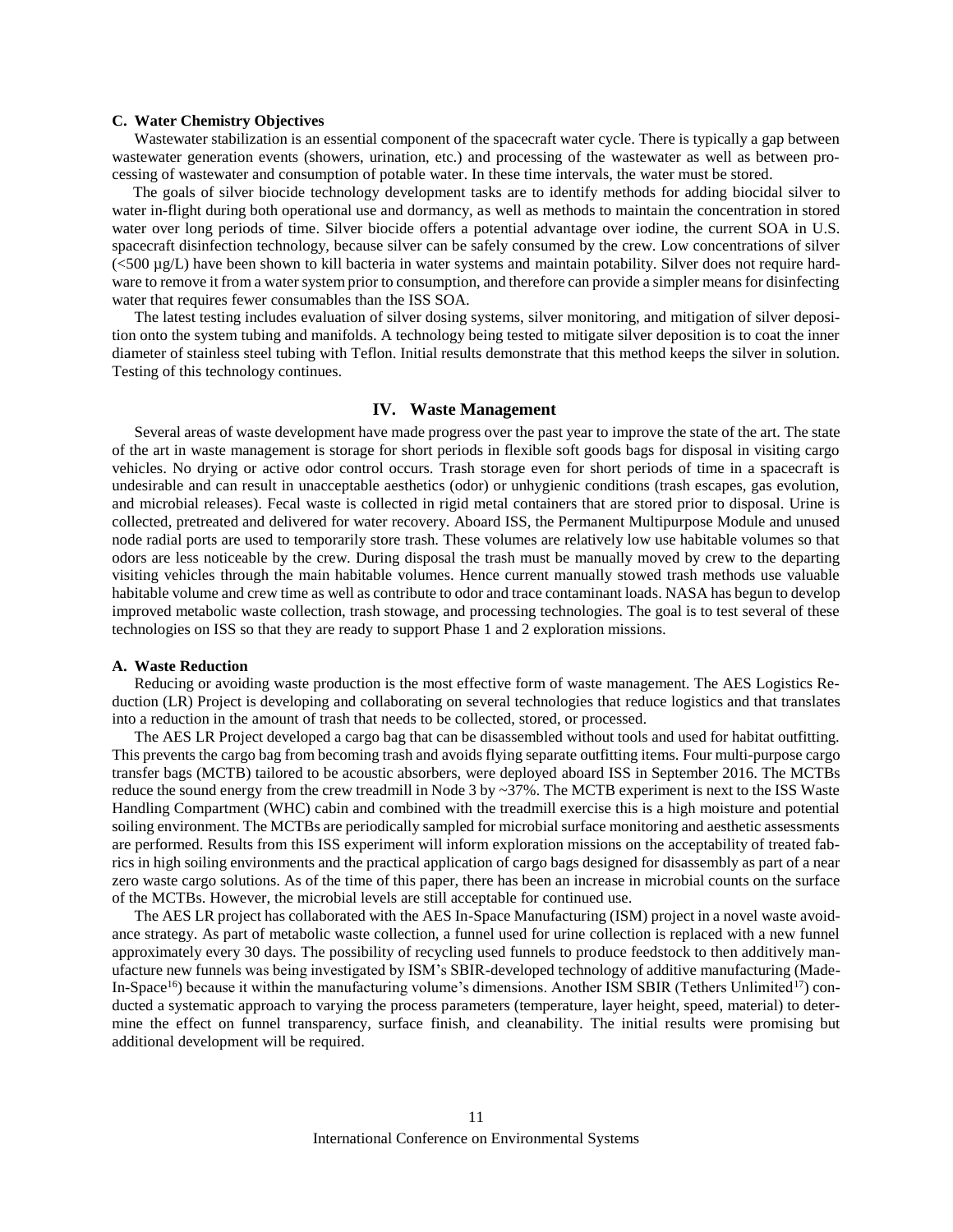### **B. Trash Management**

NASA has continued development, at low level, of Heat Melt Compactor (HMC) technology for processing of non-hazardous trash. The HMC provides a 7:1 reduction in trash volume via compression and application of heat to produce microbially stable, dry trash tiles. This increases habitable volume and improves long term vehicle hygiene. The trash plastic content softens during heating to hold the non-plastic trash in a compressed state when it cools. HMC tiles can be the final disposal form, used as part of a solar storm radiation shelter<sup>18</sup>, or a compact form for jettison. Prior versions of HMC cleaned process air and returned it to the cabin atmosphere. However the process air stream can contain over 80 compounds and removal significantly complicates the design. Currently, the HMC ground unit is being simplified to an initial configuration for an ISS technology demonstration of the compaction and heating portions. The process air would be dried and then the gases vented to space using the ISS vacuum system.<sup>19, 20</sup> NASA is preparing to do testing in FY18 to define required processing conditions of the venting configuration to determine if it is possible to recover the majority of the water while allowing the majority of contaminants to be vented. HMC work is augmented by a phase II SBIR (Materials Modification, Inc.<sup>21</sup>) with the development of a gas permeable antimicrobial bag. The bag could be used in the HMC to prevent processing chamber fouling and provide more hygienic tiles for storage/deployment. Both the internal NASA testing and the SBIR results will inform future HMC development and acquisition decisions over the next year.

Depending on the duration, type (transit mission, or Lagrange point), and mission requirements different trash disposal architectures may be beneficial. Trash can be simply stored if the odors/gases/microbial aspect are controlled; but this ties up habitable volume. Trash can be processed in a HMC to increase habitable volume and provide dense material for radiation shielding. Both untreated trash storage and HMC do not change the vehicle mass. Trash can also be jettisoned during a mission to reduce vehicle mass, increase habitable volume, and reduce propulsion requirements—but then it is not available for radiation shielding. Trash can be jettisoned as untreated trash bags, HMC tiles, or gasified (Trash-to-Gas) and vented. The AES LR Project, NASA Langley Research Center's Space Analysis Branch, and the AES Radiation Sensors project performed a joint trade study to determine the combined benefits of the range of proposed trash management solutions for a deep space gateway and Mars transit mission.<sup>22, 23</sup> The analysis indicated that Trash-to-Gas is the minimal mass solution and residual/contingency logistics can still marginally provide the minimal shielding. However Trash-to-Gas technology assumptions are based on very low level technology assumptions. The NASA Space Technology Mission Directorate is funding an Early Career Initiative project (Orbital Syngas Commodity Augmentation Reactor) to investigate the kinetics of trash combustion using a series of 5-second duration drop tower tests at NASA GRC in early 2019 and a suborbital flight with Blue Origin in late 2019. These tests will help improve reactor sizing and performance predictions and may lead to a longer experiment aboard the ISS.

#### **C. Human Metabolic Waste Management**

Feces and urine are collected, treated, and stored separately and differently than regular trash aboard the ISS. Both are biologically active materials and compounds within them readily break down from microbial activity and release undesirable gases and odors. For the majority of a deep space mission the crew is in a shirt sleeve environment and a microgravity compatible toilet is used to collect metabolic waste. Feces and urine are collected separately using airflow for capture and transport. Providing adequate airflow and accommodating crew interfaces that enable accurate alignment and comfort are essential for effective capture. Ineffective capture results in urine and fecal material inadvertently escaping requiring increased crew time for cleanup and a gradual deterioration of hygiene in the toilet area.

The AES LR Project in collaboration with the ISS and Multi-Purpose Crew Vehicle (MPCV) programs have been developing a new compact toilet for exploration missions called the Universal Waste Management System (UWMS). The UWMS achieves its compact size via a dual fan/rotary separator<sup>24</sup> and integrated concentric odor bacteria filter. UWMS development also includes a precision urine pretreat pump, high accuracy pretreat quality sensor, and improved crew urine funnel and seat geometries. The UWMS was designed for MPCV's compact crew cabin volume and with low logistics and maintenance requirements for deep space long duration habitats. The UWMS will be demonstrated aboard the ISS over two 30-day periods separated by a 90-day quiescent period as a risk reduction for MPCV Exploration Mission 2 (EM-2) flight. After the initial ISS demonstration, the UWMS will begin a three year test period to meet the needs of planned ISS increase crew size and establish long term component reliability experience. The existing ISS Waste and Hygiene Compartment will be replaced with new UWMS integration hardware to allow both ISS U.S. Segment toilets (the UWMS and the existing Waste and Hygiene Compartment toilet) to be used simultaneously and still meet the UPA inflow requirements. The integration hardware consists of a dual stall structure that mounts to the front of the existing toilet rack and adjacent vehicle surfaces to provide two separate private areas for the toilets. Additionally power, data, and fluid adapters are being developed to support integration. The Boeing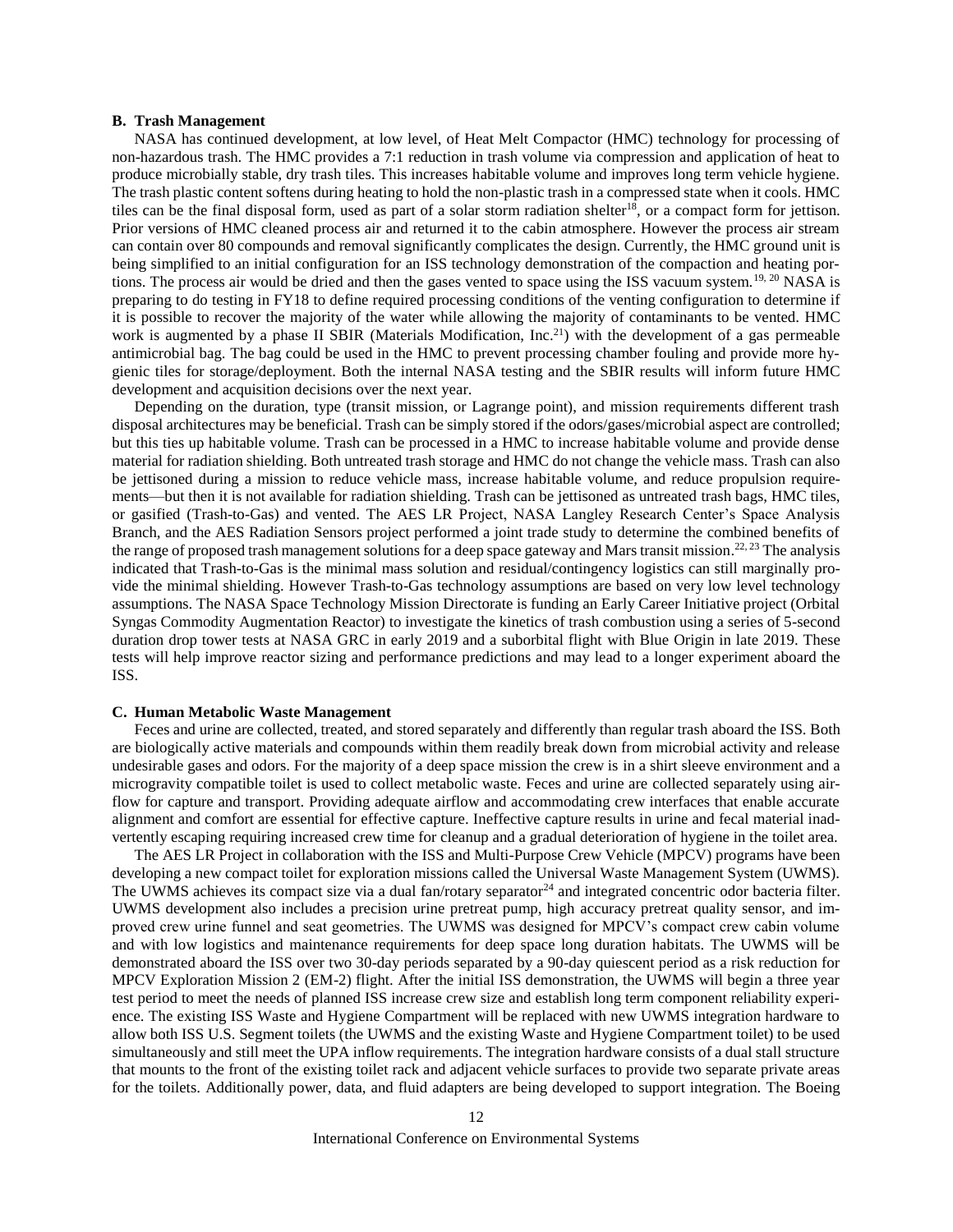Company is designing an automated Urine Transfer System to sense when the two toilets are operating and direct fluid to the single Urine Processor Tank, or a separate tank if both systems are operating simultaneously or the Urine Processor is not accepting urine.

The core UWMS technology is being developed by UTAS and the design has progressed through the critical design and safety reviews. Significant design challenges have included achieving high accuracy pretreat dosing, mixing, and measurement; accommodating peak urination rates of 50 ml/sec, maintaining minimum free gas inclusion in output pretreated urine, and acoustics. Requirement changes from the ISS and MPCV programs are resulting in some design modifications and will require a delta critical design review in April 2018. The hardware will be delivered to ISS in April 201. Nearly concurrently, a second UWMS will delivered to begin integration into MPCV EM-2 vehicle. Early lessons learned on the ISS may result in modest modifications (in particular final crew interfaces or consumable modifications) to the UWMS unit for EM-2 or subsequent MPCV missions.

The MPCV vehicle has to plan for a contingency where the vehicle pressure shell sustains a leak and is unable to maintain a shirt sleeve ambient environment. In such a scenario, the crew would enter their launch and entry space suits until the vehicle can return to earth. The crew may have to be inside their suit for up to 144 hours. The crew will continue to consume food and water to maintain health and consequently will need to urinate and defecate while inside their suit. Skin exposed to urine and feces for more than a few hours begins to degrade skin integrity and can rapidly develop local infections that lead to potentially life threating infections. The Launch and Entry Suit project team is using a combination of in house investigation of modified standard adult diapers and an automatic active urine and waste collecting garment being developed by Omni Measurement Systems, Inc. via an SBIR Phase II award.<sup>25</sup> The Omni device is derived from a gravity dependent system used in military aircraft and consists of deformable collection device, membrane, and pump. The combination of features enables very low residual urine next to the skin after urination and has been tested successfully for over 72 hours of wear. The launch and entry suit team will be testing various concepts prior to determining the technology and hardware throughout 2018.

In addition to planning for UWMS and vehicle contingencies in metabolic waste collection, NASA is also looking at recovering water from feces and providing long term stabilization of deep space and planetary missions. Advanced Fuel Research, Inc, is researching torrefaction of feces under an SBIR Phase II award. Torrefaction would recover water and microbially sterilize the feces, while minimizing hydrocarbon gas production.<sup>26</sup> Approximately 35 kg of water per crew-year can be recovered from feces. For long term missions this water may be significant enough to warrant processing to improve the overall water recovery efficiency. The technology is being developed around use of the UWMS fecal canister so that the waste would not need to be removed from the canister for processing. The inert residual would may be beneficial in supporting Mars planetary protection goals.

# **V. Environmental Monitoring**

Environmental monitoring focuses on four elements of the environment in habitable volumes of manned vehicles that have direct impacts on the health and performance of the crew: air quality, water quality, microbial presence, and the acoustic surroundings.

Cabin air quality involves monitoring trace VOCs, airborne particles, major constituents, and target gases. Impacting cabin air quality are trace VOCs generated from material offgassing, human metabolic processes, chronic leaks from systems and/or payloads, as well as visiting vehicles.

Major constituents include oxygen, nitrogen, carbon dioxide, water vapor, hydrogen, methane, and argon. Monitoring trace VOCs require a broader dynamic mass with high sensitivity due to the wide variety of VOCs observed, typically in the sub-parts per million concentration range. Major constituents monitoring requires a relatively narrow dynamic mass range but a broad concentration range from a few parts per million to percentages.

Target gases are a subgroup of VOCs that typically require portability to be able to measure in different locations within the manned vehicle. Pockets of higher-than-normal concentrations of a target gas can form due to the lack of convection in microgravity coupled with non-ideal air circulation. This situation arises during maintenance behind a rack or when circulation is disrupted due to temporary stowage of hardware and/or supplies in open areas.

Water quality involves the determination of water potability and simultaneously serves as a useful monitor of the system health of water processing hardware. This capability involves the ability to identify and quantify aqueous species which is currently performed on the ground with return samples: an impractical solution for long duration, Exploration-class missions. Aqueous species in the water come from several sources including any wetted material associated with the water processing system as well as water-soluble VOCs in the cabin air. Pertinent to water monitoring is the monitoring of biocide levels to ensure appropriate levels are maintained for the health of the crew.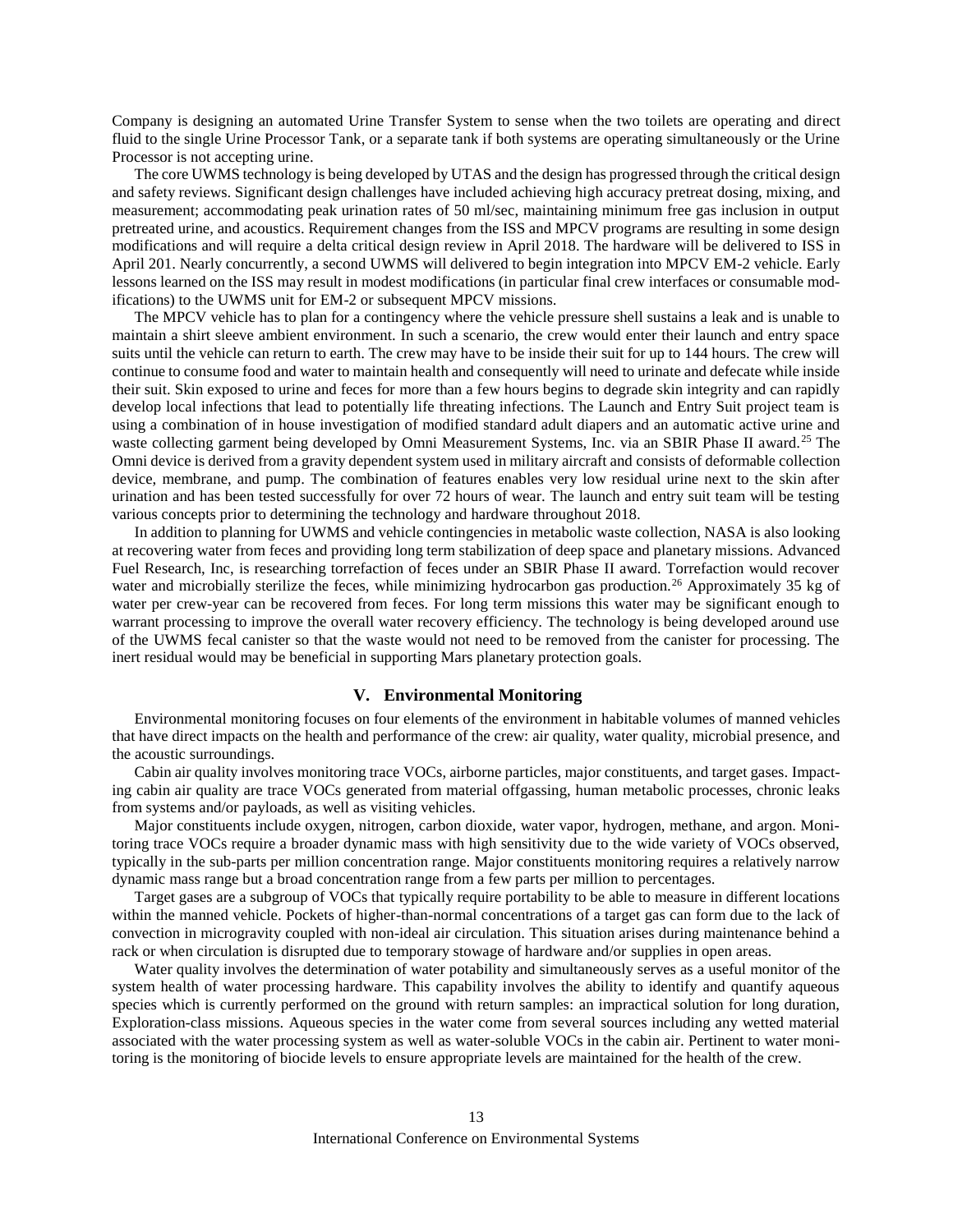Microbial monitoring identifies and quantifies the microbial presence aboard manned vehicles. Similar to water quality, effort focuses on addressing the lack of return samples and ground analysis. Consequently, work focuses on technology that can identify microbial presence and potentially quantify as well.

Real-time acoustic monitoring ensures the noise levels in the cabin are below the limits set forth by the NASA Acoustics Office. The resulting acoustic environment in an enclosed volume arises from the sum of all the noise sources. As such the acoustic levels will vary according to what is operating. As the cabin environment approaches the acoustic limits for long-term auditory health, crossing that limit can be difficult to discern. Crew may be exposed to greater acoustic levels than perceived for a significant amount of time without any indication. This can impact not only long-term auditory health, but it may also impact communication as well.

# **A. Environmental Monitoring Gaps and Needs**

Several elements make up environmental monitoring, with each element having different hardware needs.<sup>27</sup> Despite the different technologies required to ensure environmental health, all must address identified the physical limitations imposed by mission constraints and vehicles demands. An effort is underway to address these gaps, determine the most promising solutions, and mature those solutions to flight technical demonstration and ultimately to baseline flight system hardware. The following provides a summary of NASA's recent activities to address the gaps and needs.

In additional to addressing hardware gaps, ongoing assessments of environmental requirements for Explorationclass mission profiles are required. Similar to hardware, the required monitoring data will be affected by mission constraints and vehicle demands. The ECLSS-TOX List of Target Volatile Compounds for Real-time Monitoring in the cabin atmosphere provides guidance as to which VOCs need to be monitored and at what concentration range. This list are VOCs of concern to the health of the human system and to the health of vehicle systems. The list is to provide guidance based on current knowledge and past experiences. As such, the analytical target list should not be considered "all or nothing", and a particular instruments' inability to monitor a few compounds should be evaluated in the broader context of other system considerations (e.g. reliability, cost, and mass). Technology downselection decisions must consider these important factors at an early stage, even if cost and mass allocations are not yet firm.

Ongoing assessment of water monitoring requirements continues. Water quality parameters still of great interest are conductivity, microbial identification and enumeration, pH, total organic carbon (TOC), and select inorganic and organic species. Although modifications to accommodate mission and vehicle constraints are required, technology for in-flight conductivity, TOC, and pH measurements, and microbial enumeration are at a relatively high technical maturity in terms of available ground technology. Currently technology associated with the in-flight identification and quantification of inorganic and organic species are still considered to be at a low or low/medium technical maturity. Recent discussion has focused on a notional water system architecture and how monitoring fits within such architecture, and a draft list of organics and inorganics to be monitored is in development.

# **B. Air Quality – Major Constituents**

United Technologies Aerospace Systems, through Boeing, is developing an approach to produce a qualified air monitor for oxygen, carbon dioxide, nitrogen, humidity, hydrogen, and methane. This unit is named the Multi-Platform Air Monitor (MPAM) and would be used for the Orion spacecraft and also serve as an upgrade to the ISS Major Constituent Analyzer (MCA).<sup>28</sup> Work continues on the MPAM. A critical design review (CDR) was completed in July 2017 with a delta CDR scheduled in February 2018. The Phase 0/I/II Safety Review was scheduled for March 2018.

## **C. Air Quality – Major Constituents and Trace VOC Monitoring**

The Spacecraft Atmosphere Monitor (SAM) is a technology demonstration development sponsored by the AES LSS Project. This effort, led by the Jet Propulsion Laboratory (JPL) in partnership with Johnson Space Center (JSC) and MSFC, aims at developing an instrument that responds to major shortfalls of the current instruments (such as reliance on return sample and ground analysis, requiring too much crew time, constraints on size, mass, and power, lack of portability, insufficient calibration life, limited capability to measure unknowns which may be present in future exploration vehicles, operations after period of dormancy). To accomplish this goal, we intend to reduce the size of all the subsystems including the mass spectrometer. However, significant effort has been devoted to a major size and power reduction of an autonomous flight gas chromatograph/mass spectrometer (GC/MS), without loss of analytical capability.<sup>29</sup> In order to demonstrate longevity of this instrument, the only component that is microgravity dependent, the ion pump, has been replaced. Instead of a commercial-off-the-shelf (COTS) design, it now is a flight proven ion pump from UTAS.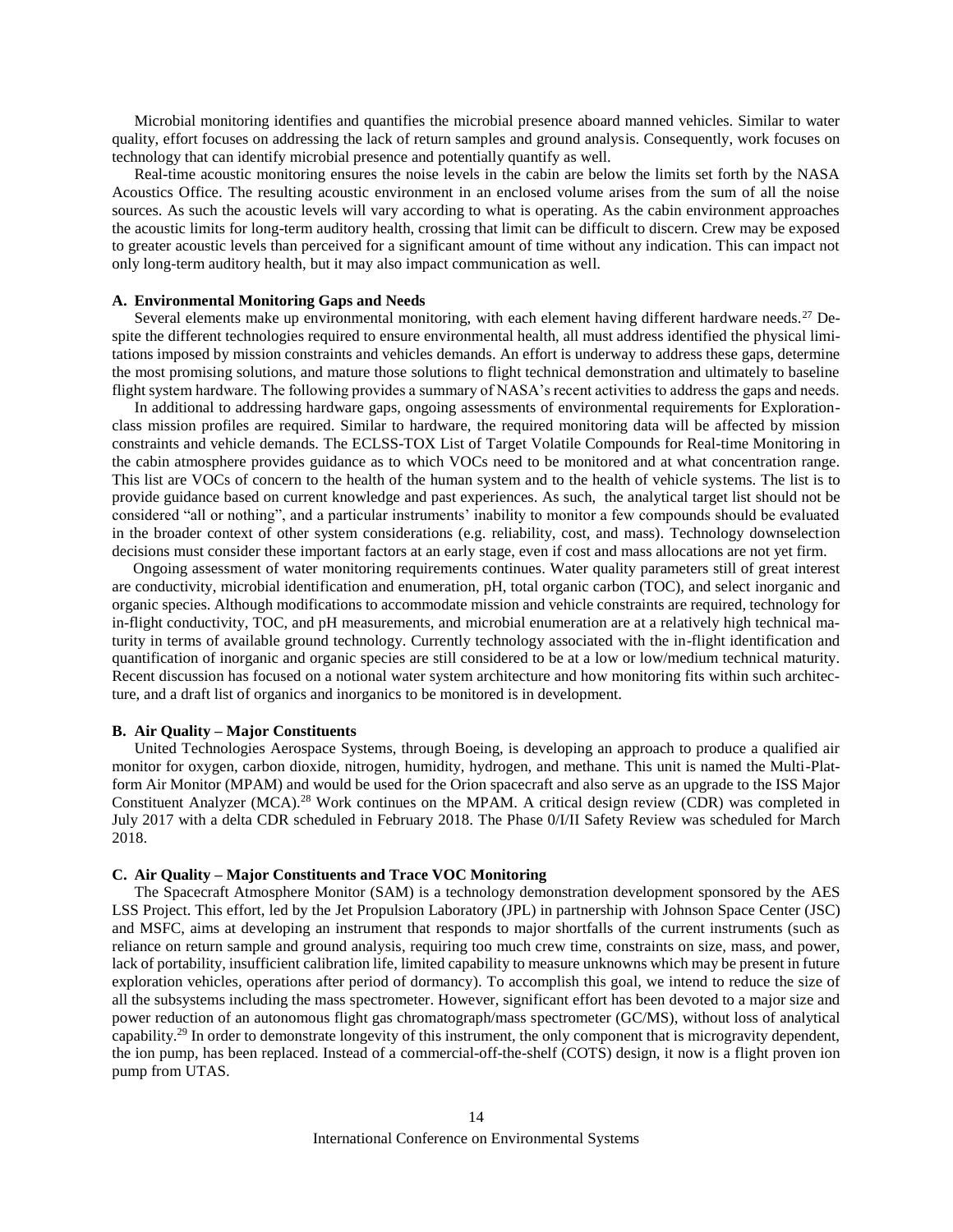The system design review was conducted in April 2016. The first development model (DM) that is similar in form and function to the flight unit was demonstrated on April 2017. The second DM is anticipated to be completed and delivered to MSFC for testing in ECLS testing chambers in April 2018. Due to ion pump change, the delivery has been delayed by a few months. Currently, it is anticipated that the flight demonstration unit will be delivered by January 2019 and manifested on SpaceX-18 scheduled for April 2019. Subsequent to the system design review a panel of experts was created to develop the instrument verification and validation testing plan. Test readiness review is scheduled for September 2018.

# **D. Air Quality – Airborne Particulate Matter**

As part of the AES LSS effort, the experiment, known as Aerosol Samplers, was launched in September 2016 to collect data on the quantity and size distribution of particles in the ISS ambient cabin atmosphere.<sup>30</sup> Of concern to human health are smaller particles, particularly in the inhalable size range. Particles were collected with two types of samplers manufactured and supplied by the company RJ Lee Group (Monroeville, PA) and returned to Earth for subsequent analysis. The Active Sampler is a battery-powered COTS thermophoretic sampler (TPS100) developed by researchers at RJ Lee Group and Colorado State University. It uses thermophoretic force on particles passing through a large thermal gradient, driving them to a cold surface where a transmission electron microscope (TEM) grid is placed. The Passive Aerosol Sampler is a one-piece device containing multiple substrates with sticky carbon tape for particle collection. Passive Samplers were mounted by crew with Velcro at various ISS locations and substrates were exposed for different durations. The goal was to obtain at least one sample with optimal particle coverage for microscopy. Analysis of these samples will provide long-term average particle number concentrations, particle morphology and chemical composition. Computer-controlled scanning electron microscopy (CCSEM) will provide particle size distributions and energy-dispersive X-ray spectroscopy (EDX) will provide chemical information. Particle morphology will help identify particle emission sources. The samples returned on SpaceX-10 in March 2017. Preliminary results of the samples indicates the presence of a wide variety of particles in the ISS atmosphere.<sup>31</sup> Of the seven locations with Passive Samplers, the highest concentrations of particles were in Node 3 (where crew exercise and hygiene take place), followed by Node 1 (where the crew eats). The lowest concentration of particles was in the Permanent Multipurpose Module (PMM), which, at the time of sampling, was used only for storage with relatively little human traffic. Analysis of all samples revealed a large proportion of complex, multicomponent particles which exhibit the unique morphology of a carbon matrix with metal particles embedded within. Over twenty-seven different metals were identified with EDX, mostly combined with carbon, and the average diameter of these embedded metal particles ranged from 4.2 micrometers to 7.3 micrometers.

As part of an SBIR Phase II project, Aerosol Dynamics Inc. (Berkeley, CA) developed an aerosol monitoring instrument suitable for low gravity use based on a tippable, self-sustaining, water-based condensation particle counter. This instrument is capable of measuring particles as small as 10 nm. The instrument, called MAGIC, for moderated aerosol growth with internal water cycling, can be shaken, rotated or operated in any orientation making it suitable for microgravity applications unlike other COTS condensation particle counters.<sup>32</sup> This instrument has no toxic or hazardous fluids, no fluid reservoirs, and is potentially hand-held. Calibration tests with monodisperse particles in upright, inverted and sideways orientations showed that particle detection above 6 nm is comparable to the 5-nm cutpoint of commercial instruments, and is independent of orientation. Further evaluation of diffusion screens suggests information is possible on particle size distribution between 5 nm and 100 nm. Combining this instrument with a commercial optical particle counter to provide sizing for larger particles would provide particle number concentration and approximate sizing for particles from 10 nm to above 20 μm. The capability of MAGIC has generated a high level of interest for a technology demonstration and negotiations are currently underway for a Phase II-X project in which the hardware will be further developed into flight units for a flight experiment on ISS. With the resulting technology readiness level (TRL), it will be a strong candidate for a long-term particulate monitor for extended missions.

#### **E. Air Quality – Monitoring Target Gases**

Developments in targeted gas monitoring have been focused on target compounds associated with emergency conditions. Such conditions include hazardous gas accumulation and combustion products.

# *1. Combustion Product Monitor*

Driven by Orion's stringent mass and volume constraints, the development of the next-generation combustion products monitor, the Anomaly Gas Analyzer (AGA), started shortly after the completion of a Combustion Product Monitor (CPM) downselection activity in November 2016. The AGA will be developed jointly by the ISS and Orion Programs. The AGA is a based on a combination of tunable diode-laser spectroscopy (TDLS) using an integrating sphere as a multi-pass optical cell and a photo-acoustic spectroscopy (PAS). TDLS is a relatively mature technology,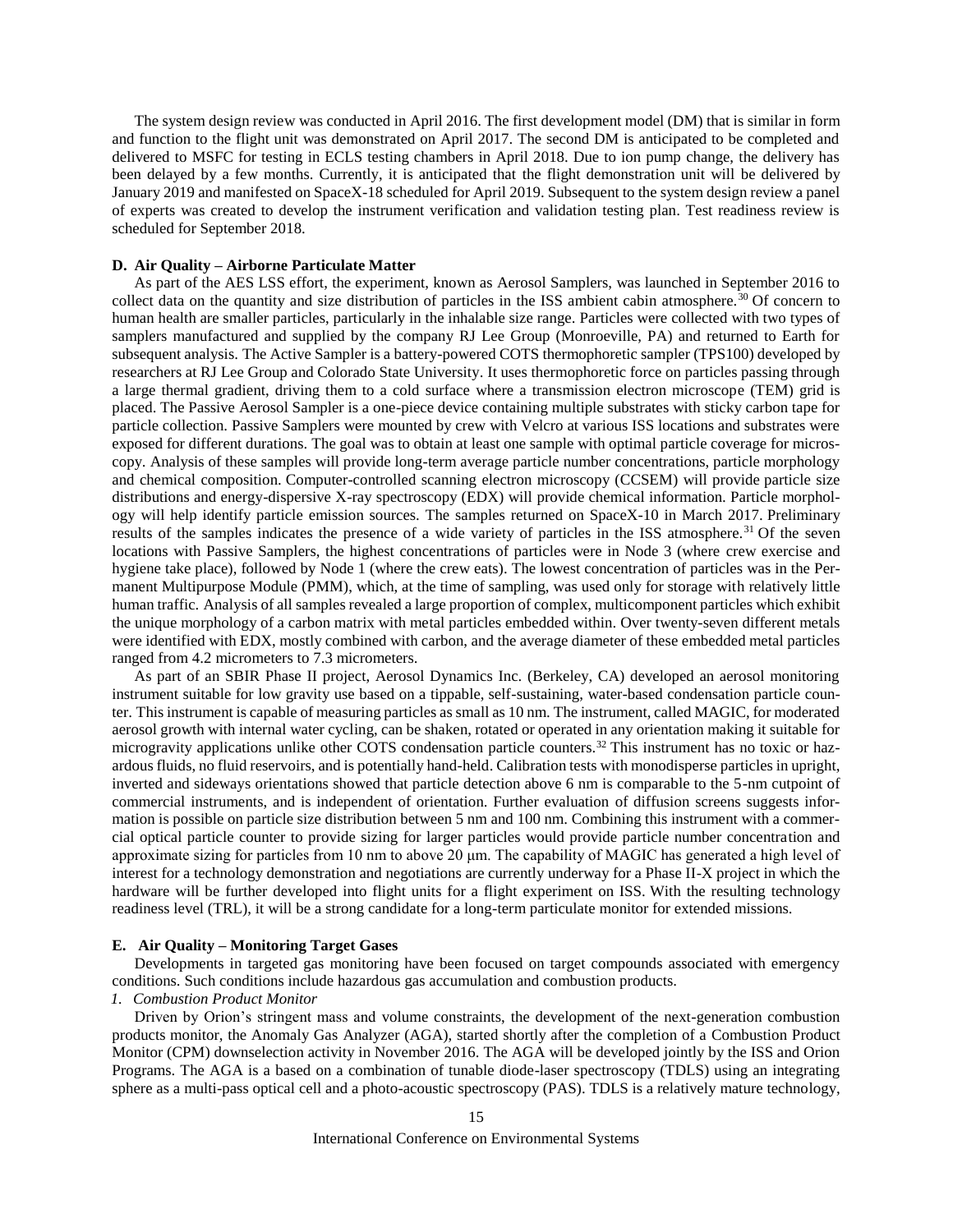used in operational flight hardware such as the Portable Oxygen Monitor (POM) and in the successfully demonstrated Multi-Gas Monitor (MGM).<sup>33</sup> Photo-acoustic spectroscopy, on the other hand, is of relatively lower TRL. Whereas TDLS relies on a change in the intensity of incident light of a certain wavelength caused by the absorption of that light by the target species within a defined pathlength, PAS relies on the measurement of pressure fluctuations generated in a medium (humidified air) by the absorption of light of a certain wavelength absorbed by the target species. Pressure fluctuations are usually measured with high-sensitivity, low-power microphones in a vibrationally and thermally isolated cell. The integrating sphere will measure  $CO<sub>2</sub>$  (carbon dioxide),  $O<sub>2</sub>$  (oxygen), HCl (hydrochloric acid), HF (hydrofluoric acid), and NH<sup>3</sup> (ammonia), whereas the photo-acoustic cell will measure HCN (hydrogen cyanide), CO (carbon monoxide), and  $N_2H_4$  (hydrazine). In addition to these target gases, the AGA will also provide temperature, concentration of water vapor, and total pressure. Using a combination of integrating sphere and photo-acoustic cell allows for a single unit to measure all the target gases.

The AGA will serve as the combustion products monitor, ammonia/hydrazine monitor, and portable carbon dioxide and oxygen monitor for ISS and Orion vehicles. For ISS the AGA will replace the CSA-CP (Compound Specific Analyzer-Combustion Products), the Draeger-based Ammonia Monitor Kit (comprised of ammonia Draeger tubes and the Draeger Chip Measurement System (CMS), and the Carbon Dioxide Monitors (CDMs). The POMs will remain operational aboard ISS for EVA prebreathe activity and for spot checks in areas when oxygen concentration may have decreased due to poor circulation. Maintaining POM will help minimize cost and schedule impacts to its delivery by simplifying testing and certification of the oxygen measuring capability of AGA For the Orion vehicle, ammonia and hydrazine are required for off-nominal post-landing operations in which post-landing ventilation is needed and/or reentry occurs with a depressurized vehicle. In either off-nominal situation, a risk exists of either leaked hydrazine or ammonia entering the cabin prior to hatch opening. The AGA will provide crew a means to measure the cabin atmosphere to determine whether further crew action is required. The AGA Phase 0 Safety Review was completed in June 2017, followed by a System Requirements Review (SRR) in September 2017.

The AGA will have two operational modes: (1) On-orbit Mode, and (2) Post-landing Mode. In Post-landing mode, the AGA will display the concentrations of  $CO_2$ , NH<sub>3</sub>, N<sub>2</sub>H<sub>4</sub>, and water vapor, temperature, and pressure. In On-orbit Mode, the AGA will display the concentrations of CO, HCl, HF, HCN, CO<sub>2</sub>, O<sub>2</sub>, NH<sub>3</sub>, water vapor, temperature, and pressure. The required measurement ranges and accuracies for each mode are listed in Tables 2 and 3.

| <b>Parameter</b>   | <b>Measurement Range</b>                      | <b>Accuracy</b>                                                             |
|--------------------|-----------------------------------------------|-----------------------------------------------------------------------------|
| <b>Pressure</b>    | $9.5 - 15.5$ psia                             | $\pm$ 0.1 psia at $\geq$ 9.5 psia                                           |
| Water Vapor        | $1.9 - 15$ mm Hg                              | $\pm$ 0.1 mm Hg at $\geq$ 1.9 mm Hg                                         |
| <b>Temperature</b> | $36 - 121$ °F                                 | $\pm$ 0.1 °F at $\geq$ 36 °F                                                |
| CO                 | 5 - 1000 ppm <sup>2</sup>                     | $\pm$ 10% at $\geq$ 55 ppm <sup>1</sup><br>$\pm$ 5 ppm at <55 ppm           |
| <b>HCN</b>         | $2 - 50$ ppm                                  | $\pm$ 25% at $\geq$ 5 ppm <sup>2</sup><br>$\pm$ 1 ppm at <5 ppm             |
| HF                 | $2 - 50$ ppm                                  | $\pm$ 25% at $\geq$ 5 ppm <sup>2</sup><br>$\pm$ 1 ppm at <5 ppm             |
| <b>HCl</b>         | $2 - 50$ ppm                                  | $\pm$ 25% at $\geq$ 5 ppm <sup>2</sup><br>$\pm$ 1 ppm at <5 ppm             |
| CO <sub>2</sub>    | $0.3 - 21$ mm Hg<br>$(395 - 27600$ ppm @ 760) | $\pm 10\% \geq 0.8$ mm Hg (1053 ppm)<br>$\pm$ 0.2 mm Hg < 0.8 mm Hg         |
| $\mathbf{O}_2$     | $14 - 50\%$                                   | $\pm$ 1% (absolute) at $\leq$ 26%<br>$\pm$ 2% (absolute) at >26%            |
| NH <sub>3</sub>    | $10 - 30,000$ ppm                             | $\pm$ 25% at >150 ppm<br>$\pm$ 10% at 20 - 150 ppm<br>$\pm$ 20% at < 20 ppm |

**Table 2. AGA measurement range and accuracies in the On-orbit Mode.**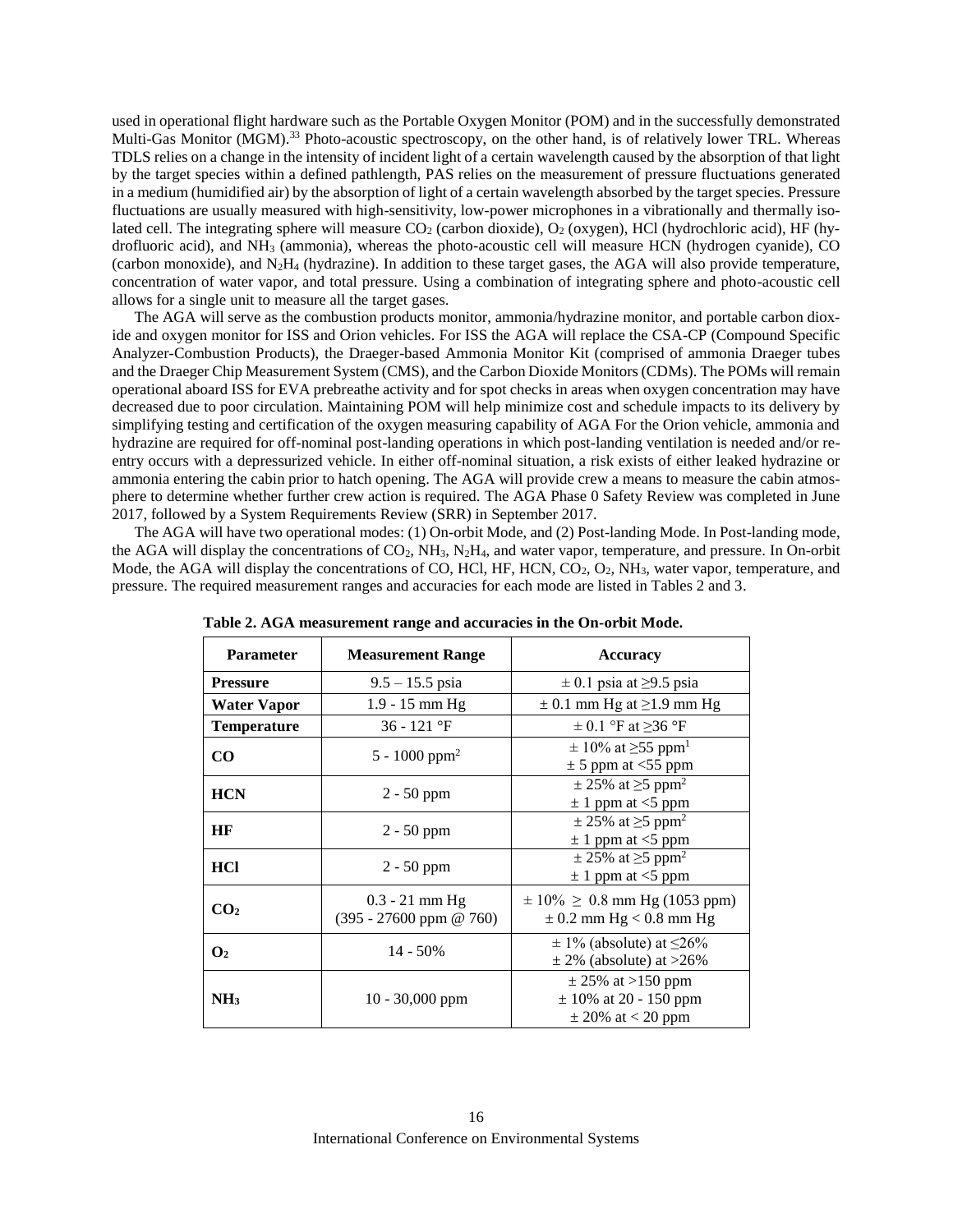| <b>Parameter</b>   | <b>Measurement Range</b>                               | <b>Accuracy</b>                                                               |
|--------------------|--------------------------------------------------------|-------------------------------------------------------------------------------|
| <b>Pressure</b>    | $9.5 - 15.5$ psia                                      | $\pm 0.1$ psia at $\geq 9.5$ psia                                             |
| <b>Water Vapor</b> | $1.9 - 15$ mm Hg                                       | $\pm 0.1$ mm Hg at $\geq 1.9$ mm Hg                                           |
| <b>Temperature</b> | $36 - 121$ °F                                          | $\pm$ 0.1 °F at $\geq$ 36 °F                                                  |
| CO2                | $0.3 - 21$ mm Hg<br>$(395 - 27600 \text{ ppm} \& 760)$ | $\pm 10\%$ at $\geq 0.8$ mm Hg (1053 ppm)<br>$\pm 0.2$ mm Hg at <0.8 mm Hg    |
| NH <sub>3</sub>    | $10 - 30,000$ ppm                                      | $\pm 25\%$ at >150 ppm<br>$\pm 10\%$ at 20 - 150 ppm<br>$\pm 20\%$ at <20 ppm |
| $N_2H_4$           | $2 - 10$ ppm                                           | $\pm 2$ ppm                                                                   |

**Table 3. AGA measurement range and accuracies in the Post-landing Mode.**

In addition to the hardware development, the AGA concept of operations (ConOps) for Orion is being refined. Since AGA will be replacing several, individual devices aboard ISS—the Compound Specific Analyzer-Combustion Products (CSA-CP), Ammonia Monitoring Kit (AMK), and CDMs—two of which address emergencies situations aboard ISS (CSA-CPs and the AMKs), the impacts of AGA to the ISS emergency response strategy is also being reviewed. Also in consideration are the safety aspects of relying on a single device to address multiple emergency scenario, and what needs to be done to ensure that the performance of the hardware is sufficient to use in another emergency scenario after it was used in a prior emergency scenario. Bounding the impacts on the hardware of each emergency scenario will help assess the possible limitations of one device used in multiple emergency situations. *2. Real-Time Formaldehyde Monitor*

The development of a flight technology demonstration unit of the Southwest Sciences optical Formaldehyde Gas Monitor (FGM) continued through 2017.<sup>34</sup> Similar to AGA, the FGM is based on tunable diode laser spectroscopy, using a multi-pass optical cell for formaldehyde measurements. This technology demonstration is a collaborative effort with NanoRacks LLC (Webster, TX). NanoRacks will provide certification and integration of the FGM for use aboard ISS. In addition, NanoRacks will also provide an updated enclosure with enhanced cooling for the Southwest Sciencesdesigned formaldehyde monitor, and Wi-Fi capability to connect to the ISS server via the Joint Station Local Area Network (JSL). Once the data is transferred to the ISS server it can then be downlinked directly to NASA ground servers for evaluation by NASA toxicologists and cabin atmosphere quality subject matter experts. The FGM is designed to operate autonomously when activated, measuring ISS formaldehyde levels at user-settable intervals, storing the time and date-stamped data internally, and periodically transferring the data to the ISS server. Although the monitor primarily will be stationary in the ISS U.S. Segment (most likely in the U.S. Lab) connected to a 120-V utility outlet panel or 120-V power strip, hand-held operation is possible using internal batteries for spot checks throughout the ISS U.S. Segment. Auto-switching between battery power and 120-V ISS utility outlet power greatly simplifies the transition from a stationary unit to a hand-held unit able to measure, in real-time, formaldehyde levels if crew members become symptomatic.

Testing of the engineering development unit delivered by Southwest Sciences, has shown a lower detection limit of approximately 8 ppb, with a sampling time of 30 seconds, with the ability to measure ≥500 ppb. Formaldehyde is a persistent VOC aboard ISS with a long-term spacecraft maximum allowable concentration (SMAC) of 100 ppb. Currently used passive badges that require return and ground analysis are deployed once every 45 days. The FGM will allow levels to be measured nominally four times per day or continuously for spot checks or off-nominal situations.

# **F. Water Quality**

Developments in water quality monitoring have focused on the analysis of aqueous organic species. However, other parameters indicative of water quality are still of great interest. These include conductivity, microbial identification and enumeration, pH, total organic carbon (TOC), and select inorganic species. Despite the fact that groundbased technology to determine these parameters is quite mature, adapting the ground-based solution to meet the constraints of an Exploration-class mission and vehicle will require considerable attention. *1. Microfluidic-Based Chemical Laptop*

JPL, under sponsorship of the NASA Science Mission Directorate as well internal JPL funds, is developing a microfluidic-based chemical laptop that is targeted for signs of life detection on planetary surfaces. This approached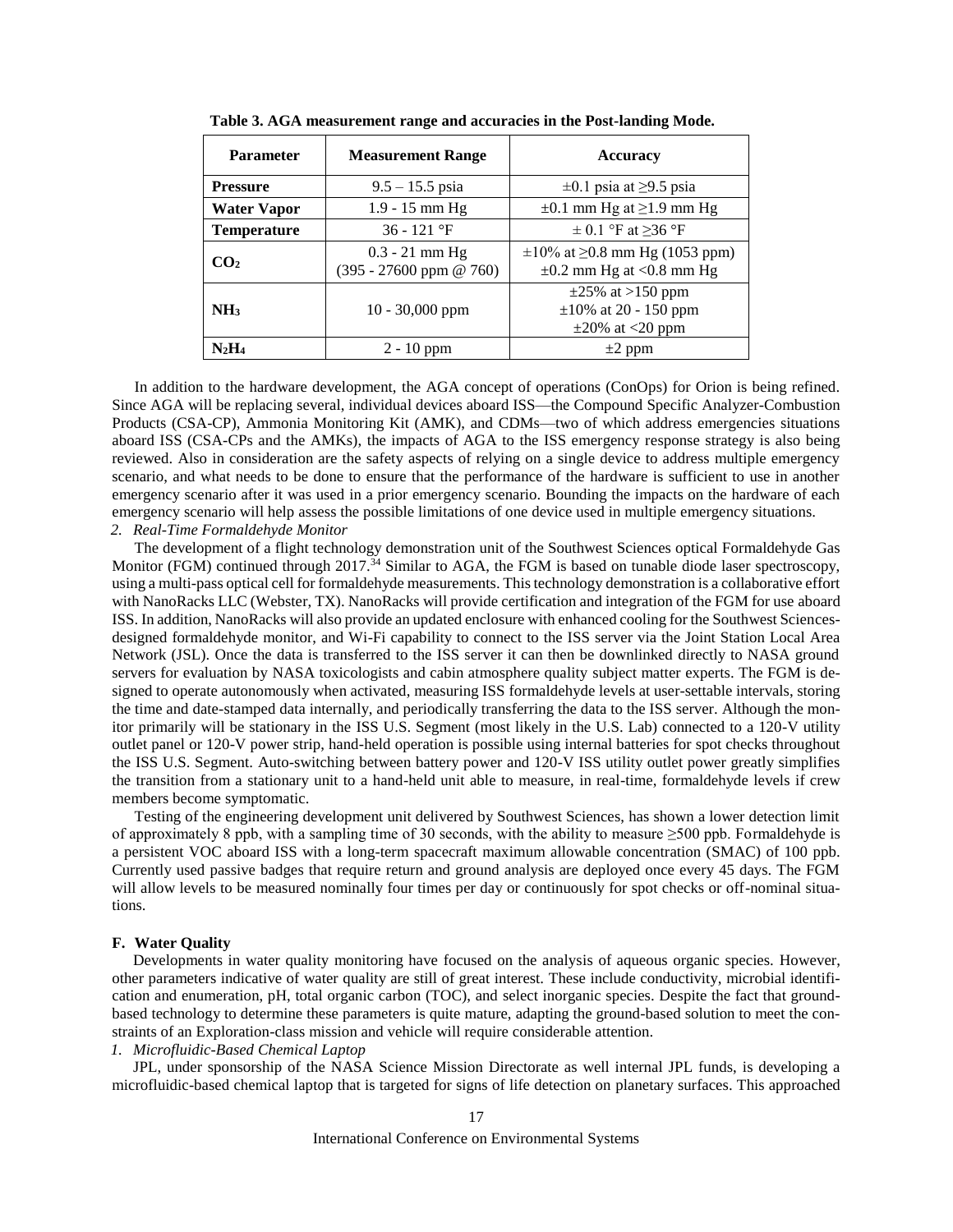has demonstrated that it can detect and quantify ions, inorganic compounds, microbial elements in addition to conductivity and pH. In order to identify and quantify the organic compounds, JPL intends to connect this chemical laptop to a mass spectrometer such as the SAM. Modification and tailoring of the chemical laptop to meet the human exploration requirements will start in FY19.

#### *2. Electrothermal Vaporization of Water Samples*

The electrothermal vaporization of water samples provides the ability to volatilize water samples in the liquid phase into the gas phase. Once in the gas phase the water sample can then be analyzed for chemical species in the same manner as any other gas-phase sample such as cabin air. A cabin-air monitor, such as the Air Quality Monitor (AQM), which is a GC coupled with differential mobility spectrometry (DMS) already aboard ISS, can be used to analyze VOCs in air and water*.* Although work currently uses the AQM as the analyzer platform, any gas phase analyzer with the means to separate, quantify, and identify the components of a gas mixtures can use the electrothermal vaporization process for water analysis. Previous work led to development of water sampling system using simple electro-thermal vaporization (ETV) interfaced to mass spectrometer.<sup>35</sup> Translating the laboratory proof-of-concept version of the ETV into a self-contained, micro-gravity-compatible unit that can be attached to and controlled by the AQM was developed into a senior project by a team of engineering students at Rice University Department of Engineering. The project team developed a micro-gravity compatible sampling system that has been shown to reproducibly vaporize a water sample for analysis by an AQM. Power is delivered by a USB port on the AQM. The Rice Universitydesigned ETV employs capillary action to draw a water sample, introduced by syringe, into the vaporization area inside a coil of kanthal wire. Introducing a current to the coil, supplied by the USB port, vaporizes the water sample. Shortly after vaporization, an AQM run is started and the vaporized sample it drawn into the preconcentrator of the AQM. The vaporized water sample is then analyzed in the same manner as a cabin air sample. Work is currently underway to refine the ConOps of the ETV and the Rice University design. In additional modifications to the existing AQM software to add the use of the ETV for water analysis as an operating mode is being examined.

#### **G. Microbial Monitoring – Identify and Enumerate Air, Water, and Surface Samples**

A COTS polymerase chain reaction (PCR) system developed by Biofire Diagnostics, Inc. known as RAZOR® recently completed on-orbit testing, expending all consumables flown with the original payload. PCR is a process in which genetic material is amplified by a series of denaturation, annealing, and extension steps. Amplification of genetic material allows for identification and quantification of microbes. This technology demonstration validated the PCR chemistry and the performance of the COTS unit, as compared to ground controls. The science objectives for this technology demonstration were the following: 1) determine if PCR testing works in a spaceflight environment to detect known bacterial species in potable water, and 2) determine how well the results from the in-flight PCR testing agree with the controlled experiments on the ground. All science objectives were successfully completed. The RAZOR team reported no in-flight hardware issues, but is awaiting for a software update to allow the on-orbit units to communicate with the recently delivered laptops. Additional test pouches are planned for the summer of 2018 to testing microbial loads in the water system of ISS. Other planned work includes a possible collaborative effort between the RAZOR team and JPL to test a concentrator that may be able to interface with RAZOR, and ConOps development to analyze surface, air, and food. The number of assays continues to increase as microorganisms, bacterial and fungal, are added to the targeted organism list. Assays for E. coli, salmonella, and total microbial count are completed.<sup>36</sup>

Also advancing in-flight microbial monitoring is the MinION Biomolecular Sequencer. The MinION Biomolecular Sequencer, built by Oxford Nanopore Technologies, sequences the DNA of all the microbes in the sample and determines identity by comparison to libraries of sequenced DNA samples. Bacterial and fungal DNA can be sequenced, although kits to analyze fungal DNA is still in development. The device is approximately the size of a USB thumb-drive, weighs less than 120 grams, and is powered by a USB connection. All nine sessions planned for the technology demonstration aboard ISS have been completed, with the results from the initial four sessions aboard ISS published in the following reference.<sup>37</sup> The science objective for the MinION is to validate the DNA sequencing process for spaceflight. This project has shown that the same flow cell can be reused in-flight is are stable for at least six months on orbit. No difference in data quality between the in-flight and ground runs was observed and actually found a substantial increase in the amount of data generated in microgravity versus 1-g, strongly suggesting that the sequencing process was enhanced in the microgravity of space.<sup>38</sup> Recently in-flight experiments successfully used the miniPCR to prepare genetic material that was then sequenced by the MinION. Samples in this experiment used actual samples from the ISS environment taken during nominal microbial sampling sessions which were returned to ground for analysis. The results from the miniPCR/MinION process compared quite well to the results of ground analysis on the same sample clearly showing, for the first time in the history of the spaceflight program.37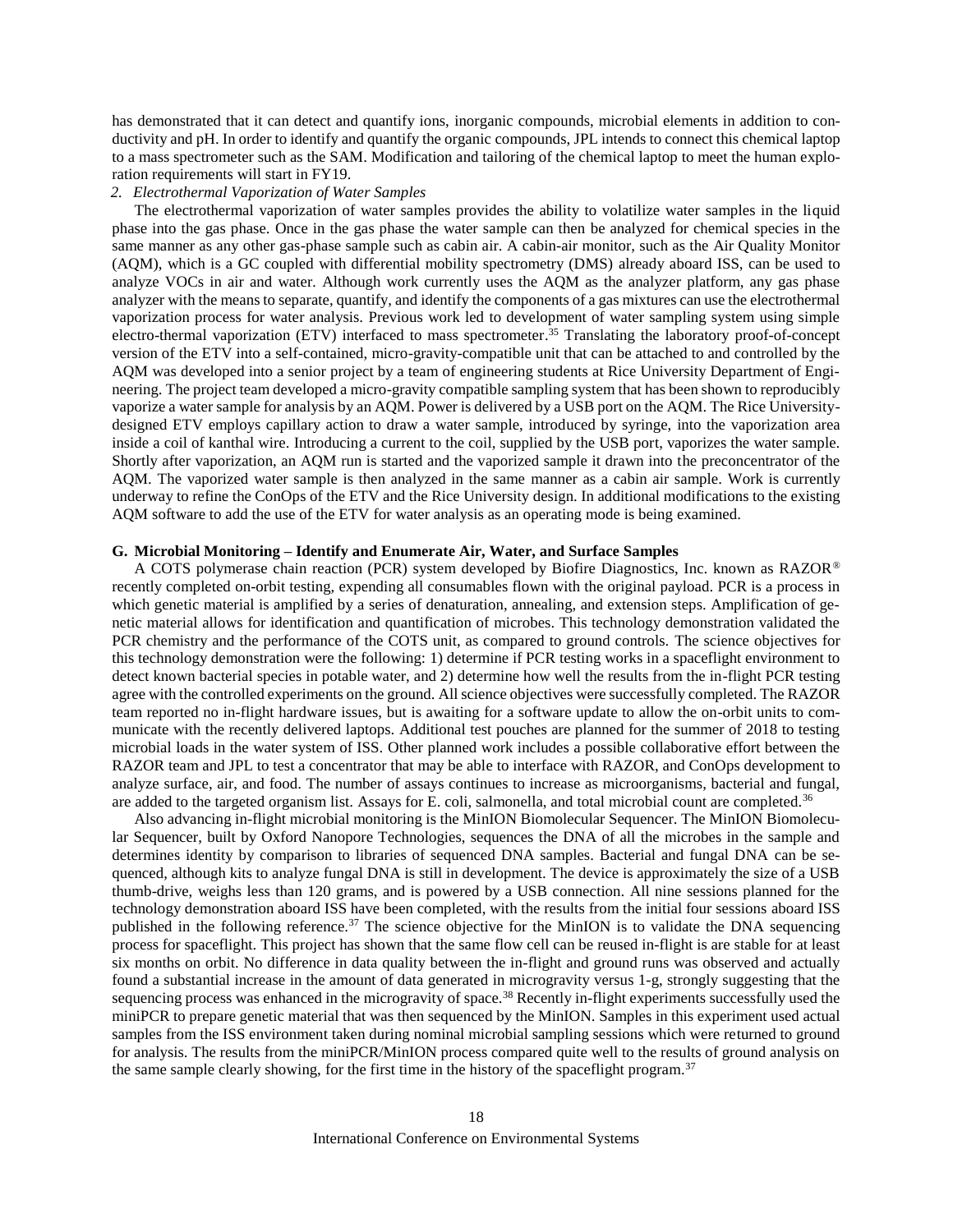### **H. Acoustics Monitoring – Real-Time Acoustic Monitoring**

The next-generation acoustic monitor that will serve both Orion and ISS vehicles as acoustic dosimeters and sound level meters, the Svantek 102, was recently flown to ISS (OA-8, November 12, 2017, launch).<sup>39, 28</sup> These units will not only reduce logistics mass requirements but also reduce crew time. The units are battery powered, using nominally stocked AA batteries, and have a two year calibration life. Three units will be maintained aboard ISS. The acoustic monitors were successfully used in the crew-worn and static-deployed sessions in January of 2018. Data has been downloaded and is currently being evaluated by NASA. A software update to the on-orbit units is being planned for March of 2018. The update will allow the crew to use the high resolution recording feature of the acoustic monitor before and after maintenance on the ISS treadmill, T2. The the recording can then be analyzed by ground personnel to determine frequency signatures that may indicate premature wear on the treadmill.<sup>40</sup>

#### **VI. Conclusions**

Various agency efforts have endeavored to define and refine concepts for human exploration beyond LEO. Throughout this, the ECLSS capability development efforts have remained relevant and continue to make steady progress. Additional considerations associated with architectural evolution, and intermittent dormancy are being taken into consideration in the various technology efforts.

#### **Acknowledgments**

The authors wish to acknowledge the many NASA, industry, and academic project managers, engineers, technicians, and scientists that have collectively contributed over the last year to developing the capabilities needed to safely sustain humans in the exploration of space.

#### **References**

<sup>1</sup>Stapleton, T., Heldmann, M., Schneider, S., O'Neill, J., Samplatsky, D., White, K., and Corallo, R., "Environmental Control and Life Support for Deep Space Exploration," ICES-2016-450, *46th International Conference on Environmental Systems*, Vienna, Austria, 2016.

<sup>2</sup>Stapleton, T., Heldmann, M., Torres, M., O'Neill, J., Scott-Parry, T., Corallo, R., White, K., and Schneider, S., "Environmental Control and Life Support for Deep Space Travel," ICES-2017-44, *47th International Conference on Environmental Systems*, Charleston, South Carolina, 2017.

3 Jernigan, M., Gatens, R., Joshi, J., and Perry, J., "The Next Steps for Environmental Control and Life Support Systems Development for Deep Space Exploration," ICES-2018-276, *48th International Conference on Environmental Systems*, Albuquerque, New Mexico, 2018.

<sup>4</sup>Sargusingh, M., Perry, J.," "Considering Intermittent Dormancy in an Advanced Life Support Systems Architecture", *AIAA SPACE and Astronautics Forum and Exposition*, AIAA SPACE Forum, (AIAA 2017-5216), Orlando, Florida, 2017.

<sup>5</sup>Stanley, C., Abney, M.B., and Barnett, B., "Evolving Maturation of the Series-Bosch System," ICES-2017-219, *47th International Conference on Environmental Systems*, Charleston, South Carolina, 2017.

<sup>6</sup>Brown, B.R., Abney, M.B., Karr, L.J., Stanley, C.M., Donovan, D.N., and Paley, M.S., "Ionic Liquids Enabling Revolutionary Closed-Loop Life Support," ICES-2017-245, *47th International Conference on Environmental Systems*, Charleston, South Carolina, 2017.

<sup>7</sup>Thompson, J.O, Holtsnider, J.T., and Michalek, W.F., "Continous Bosch Reactor for Oxygen Recovery During Transits and Martian and Lunar Surface Missions," ICES-2017-5, *47th International Conference on Environmental Systems*, Charleston, South Carolina, 2017.

<sup>8</sup>Knox, J., "Development of Carbon Dioxide Removal Systems for NASA's Deep Space Human Exploration Missions 2016- 2017," ICES-2017-209, *47th International Conference on Environmental Systems*, Charleston, South Carolina, 2017, p. 11.

<sup>9</sup>Knox, J., Cmarik, G., Watson, D., Miller, L., and Giesy, T., "Investigation of Desiccants and CO<sup>2</sup> Sorbents for Exploration Systems 2016-2017, ICES-2017-188, *47th International Conference on Environmental Systems*, Charleston, South Carolina, 2017.

<sup>10</sup>Peters, W. and Knox, J., "4BMS-X Design and Test Activation," *47th International Conference on Environmental Systems*, Charleston, South Carolina, 2017.

<sup>11</sup>Schunk, R., Peters, W., and Thomas, J., "Four Bed Molecular Sieve Exploration Virtual Heater Design and Optimization," *47th International Conference on Environmental Systems*, Charleston, South Carolina, 2017.

 $12$ Yates, S.F., Bershitsky, A., Kamire, R.J., Henson, P., Bonk, T., and Isobe, J., "A Closed-Loop CO2 and Humidity Recovery System for Deep Space Missions," ICES-2017-20, *47th International Conference on Environmental Systems*, Charleston, South Carolina, 2017.

13Perry, J.L., Abney, M.B., Conrad, R.E., et al. "Evaluation of an Atmosphere Revitalization Subsystem for Deep Space Exploration," ICES-2015-107, *45th International Conference on Environmental Systems*, Bellevue, Washington, 2015, pp. 11-12.

<sup>14</sup>Meyer, M., "Aerosol Sampling Experiment on the International Space Station," ICES-2017-74, *47th International Conference on Environmental Systems*, Charleston, South Carolina, 2017.

International Conference on Environmental Systems